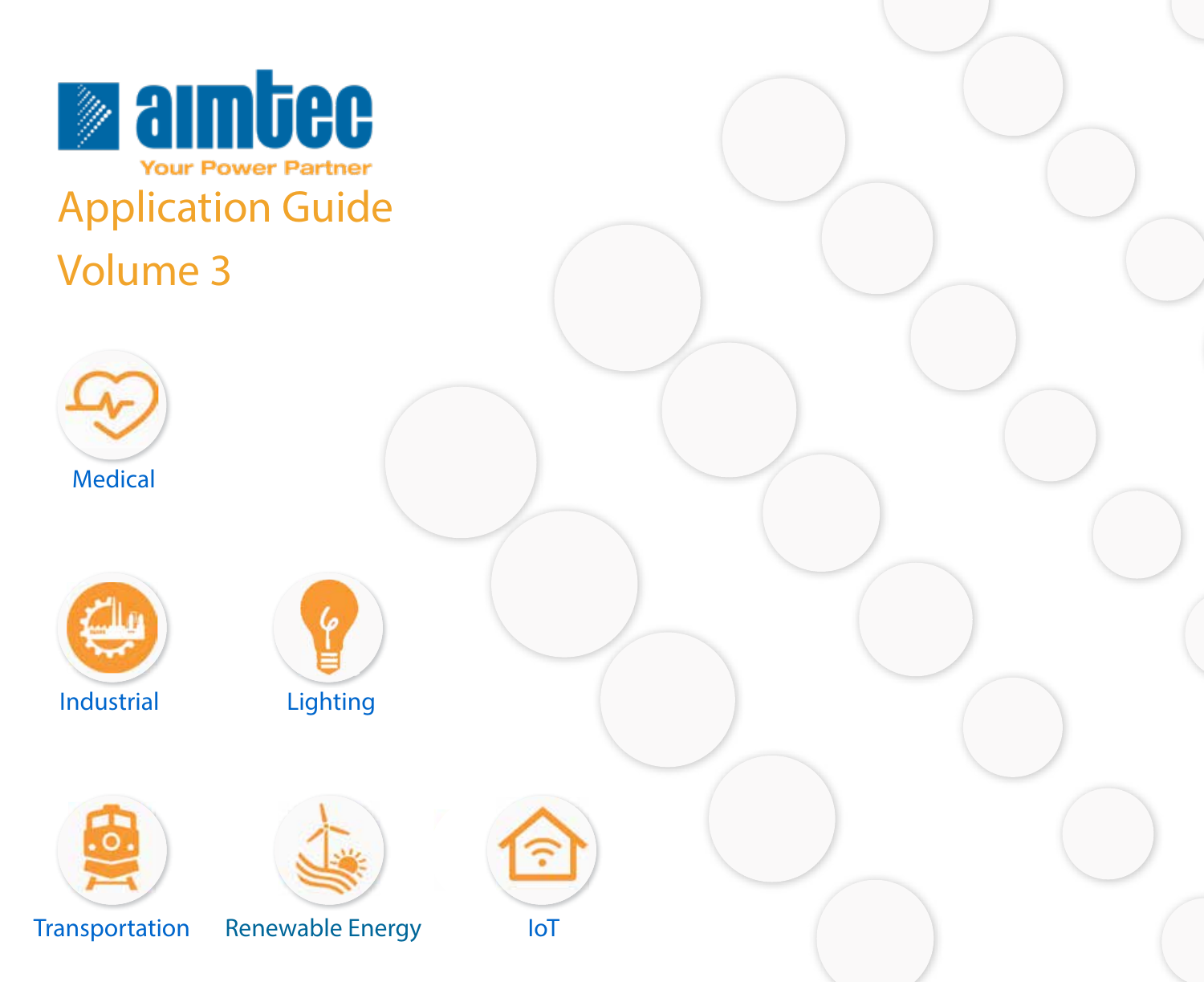

# Table of Contents



### Legend

| Term       | <b>Definition</b>                          |
|------------|--------------------------------------------|
| OCP        | Over Current Protection                    |
| <b>SCP</b> | <b>Short Circuit Protection</b>            |
| <b>CSP</b> | <b>Continuous Short Circuit Protection</b> |
| <b>OVP</b> | Over Voltage Protection                    |
| OLP        | Over Load Protection                       |
| QB         | Quarter Brick                              |
| <b>HB</b>  | <b>Half Brick</b>                          |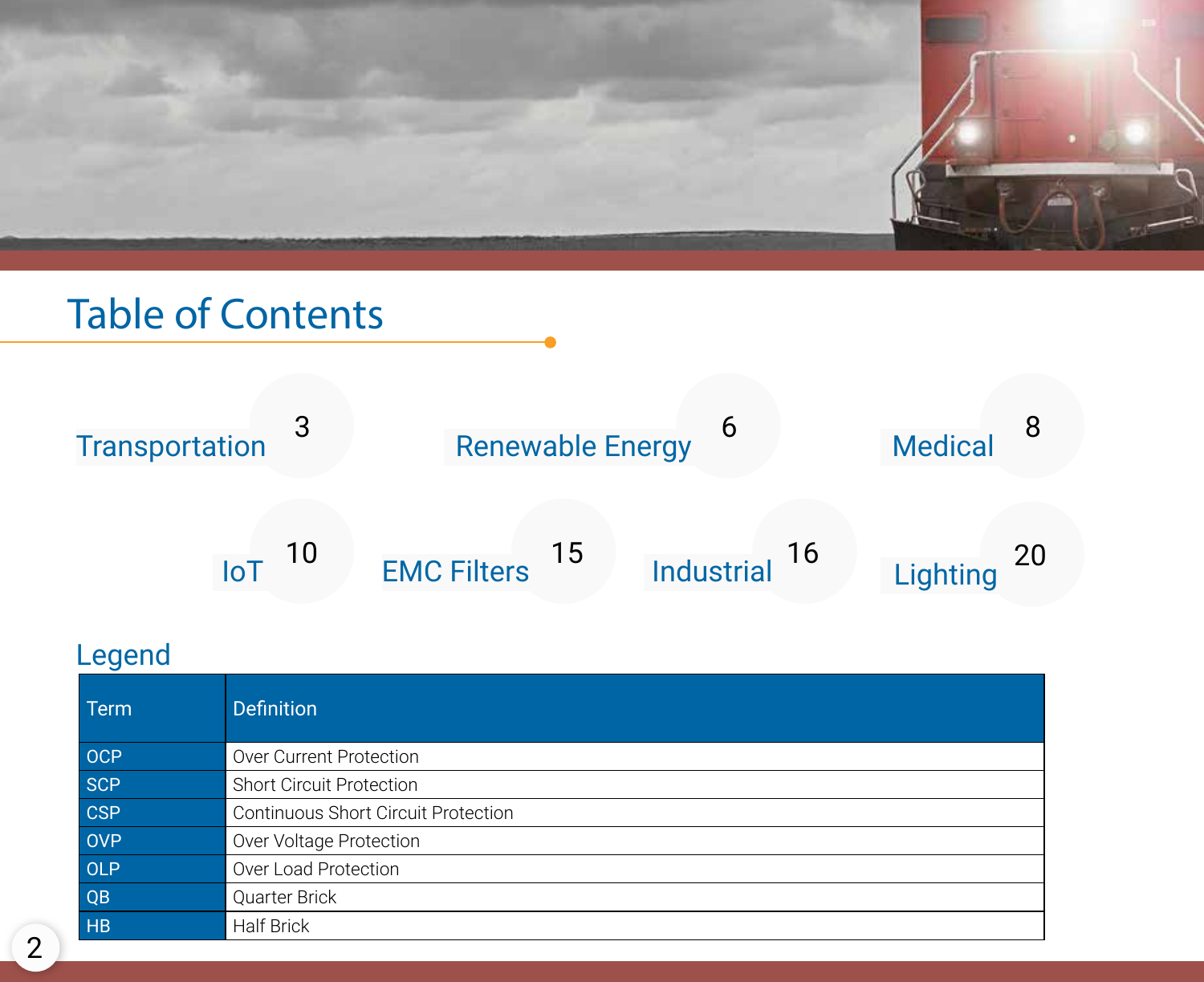### **Transportation**

#### Railroad

LED displays Audio amplifiers Safety monitors Lighting Communication systems

#### Key Features

Nominal Input Voltage 110VDC Industrial temp: -40 to 85°C Encapsulated packages for withstanding shock and vibration High Isolation between circuits

# aimbec 1827



AM20CWR-ZK AM200QB-NZ AM200QB-NZ AME20-BJZ

#### Electric Car Chargers

Key Features

Charging system Communication system Payment system

480V input for fast charging Overcurrent protection

High Isolation between circuits

#### Key Features

Automotive

Navigation systems Communication systems Entertainment systems

Sensing Industrial temp. range: -55 to 125°C Remote On/Off Over temperature protection Encapsulated packages for withstanding shock and vibration High Isolation between circuits

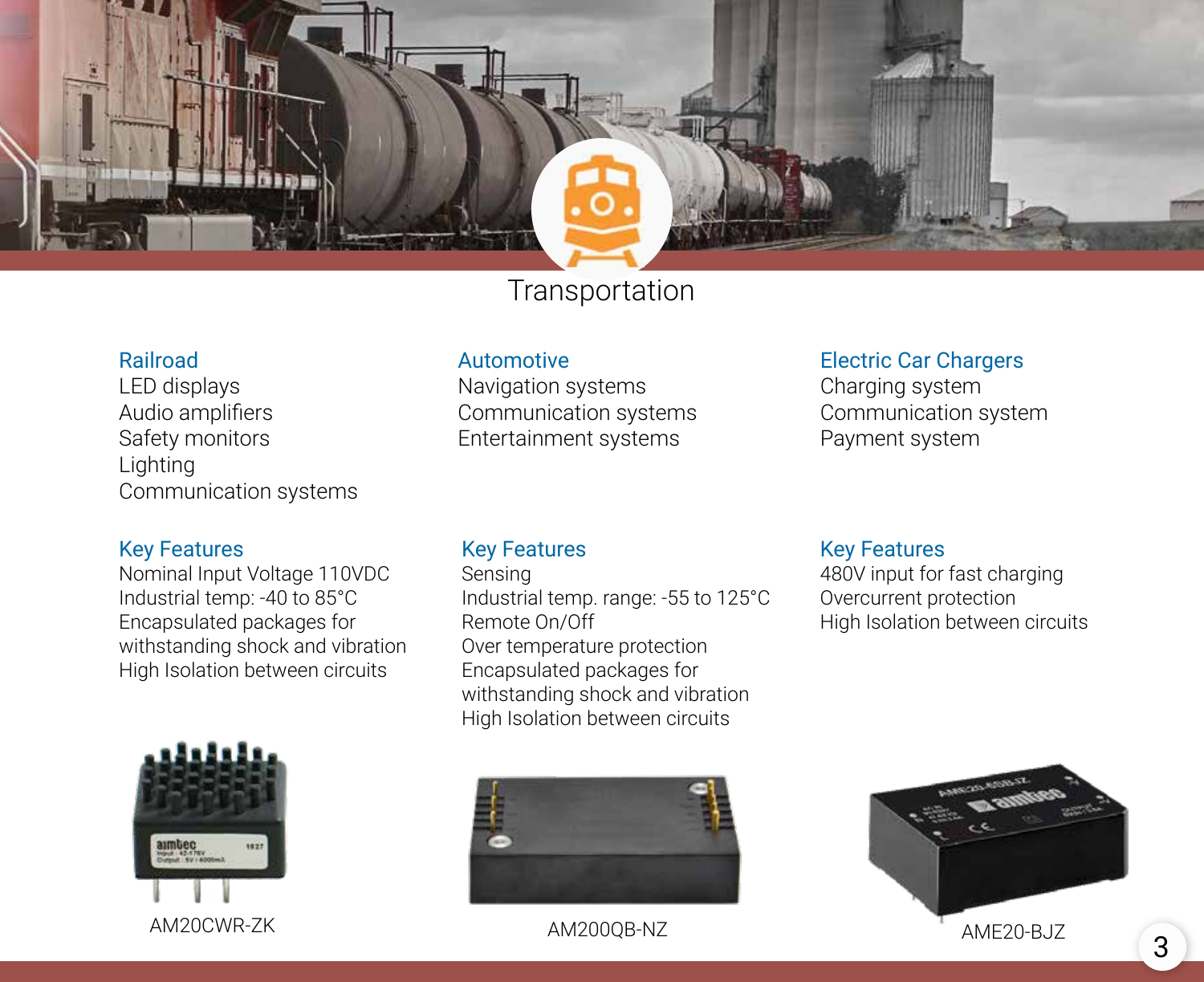

### Railroad - DC/DC Converters

| Series     | Power<br>(W) | Input<br>(VDC) | Single<br>Output (VDC)    | Dual<br>Output<br>(VDC) | Operating<br><b>Temperature</b><br>(°C) | <b>Isolation</b><br>(VDC) | Case                  | <b>Safety</b> |
|------------|--------------|----------------|---------------------------|-------------------------|-----------------------------------------|---------------------------|-----------------------|---------------|
| AM6CW-NZ   | 6            | 40-160         | 5, 12, 15, 24             |                         | $-40$ to $+85$                          | 2.25k                     | $1 \times 1$ ", metal | CE, UL        |
| AM8TW-Z    | 8            | 42-176         | 3.3, 5, 12, 15            | ±5, ±12,<br>±15         | $-40$ to $+85$                          | 3k VDC                    | DIP24, metal          | CE.           |
| AM10EW-NZ  | 10           | 40-160         | 5, 12, 15, 24             |                         | $-40$ to $+85$                          | 2.25k                     | $2 \times 1$ ", metal | CE            |
| AM15EW-NZ  | 15           | 40-160         | 3.3, 5, 12, 15, 24        |                         | $-40$ to $+85$                          | 2.25k                     | $2 \times 1$ ", metal | CE.           |
| AM20EW-NZ  | 20           | 40-160         | 3.3, 5, 12, 15, 24        |                         | $-40$ to $+85$                          | 2.25k                     | $2 \times 1$ ", metal | CE, UL        |
| AM20CWR-ZK | 20           | 13-176         | 3.3, 5, 12, 15            |                         | $-40$ to $+100$                         | 3k                        | $1 \times 1$ "        | CE            |
| AM25EUW-ZK | 25           | 16-160         | 5, 12, 15, 24             |                         | $-40$ to $+100$                         | 3k                        | $2 \times 1"$         | CE            |
| AM40EW-NZ  | 40           | 40-160         | 3.3, 5, 12, 15, 24,<br>48 |                         | $-40$ to $+85$                          | 3k                        | $2 \times 1"$         | CE            |
| AM75QB-NZ  | 75           | 66-160         | 5, 12, 15, 24             |                         | $-40$ to $+100$                         | 3k                        | QB                    | CE            |
| AM100QB-NZ | 100          | 66-160         | 12, 15, 24                |                         | $-40$ to $+100$                         | 3k                        | QB                    | CE.           |
| AM150QB-NZ | 150          | 18-75          | 5, 12, 15, 24, 48         |                         | $-40$ to $+100$                         | 2.25k                     | QB                    | <b>CE</b>     |
| AM150HB-NZ | 150          | 66-160         | 12, 15, 24                |                         | $-40$ to $+85$                          | 3k                        | <b>HB</b>             | CE            |
| AM200QB-NZ | 200          | 18-75          | 5, 12, 15, 24, 48         |                         | $-40$ to $+85$                          | 2.25k                     | QB                    | <b>CE</b>     |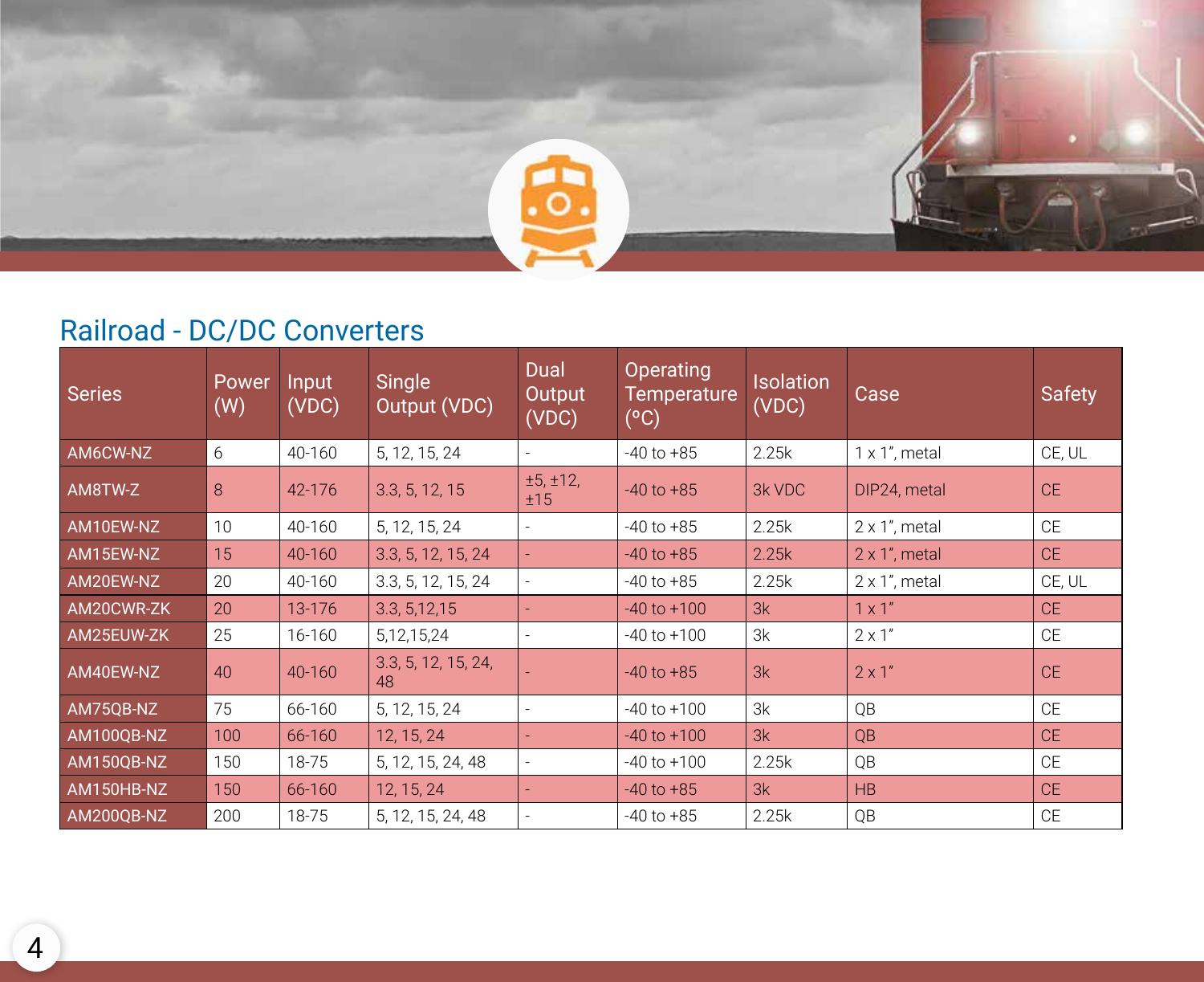

### Electric Car Chargers - AC/DC Converters

*Please see page 15 for solutions to enhance EMC compliance*

| Series     | Power<br>(W) | Input<br>(VAC) | Single<br>Output (VDC) | <b>Operating</b><br>Temperature<br>(°C) | <b>Isolation</b><br>(VAC) | Dimensions            | <b>Features</b> | <b>Safety</b> |
|------------|--------------|----------------|------------------------|-----------------------------------------|---------------------------|-----------------------|-----------------|---------------|
| AME3-BJZ   | -3           | 90-528         | 3.3, 5, 9, 12, 15, 24  | $-40$ to $+70$                          | 3k                        | $2 \times 1"$         | OCP, CSP        | CE, UL        |
| AMEOF3-BJZ | 3            | 90-528         | 3.3, 5, 9, 12, 15, 24  | $-40$ to $+85$                          | 4k                        | Open Frame SIP        | OCP, CSP        | CE, UL        |
| AMEOF5-BJZ | -5           | 90-528         | 3.3, 5, 9, 12, 15, 24  | $-40$ to $+85$                          | 4k                        | Open Frame SIP        | OCP, CSP        | <b>CE</b>     |
| AME10-BJZ  | 10           | 90-528         | 3.3, 5, 9, 12, 15, 24  | $-40$ to $+70$                          | 4k                        | $2.44 \times 1.77$ "" | OCP, CSP        | <b>CE</b>     |
| AME20-BJZ  | -20          | 90-528         | 3.3, 5, 9, 12, 15, 24  | $-40$ to $+70$                          | 4k                        | $2.76 \times 1.89''$  | OCP, CSP        | <b>CE</b>     |

### Switching Regulators

| <b>Series</b> | Input<br>(VDC) | Single<br>Output (VDC)                     | Output<br>Current<br>(A) | Operating<br>Temperature<br>$(^{\circ}C)$ | <b>Isolation</b><br>(VDC) | Case             | Safety    |
|---------------|----------------|--------------------------------------------|--------------------------|-------------------------------------------|---------------------------|------------------|-----------|
| AMSRI1-NZ     | 6-36           | $-15, -12, -5, 3.3, 5, 9, 12, 15$          |                          | -40 to +85                                |                           | SIP <sub>3</sub> | CE, UL    |
| AMSRL-Z       | $9 - 72$       | 3.3, 5, 6.5, 9, 12, 15                     |                          | $-40$ to $+105$                           |                           | Open Frame SMD   | <b>CE</b> |
| AMSRL1-Z      | $3 - 36$       | 1.2, 1.5, 1.8, 2.5, 3.3, 5, 6.5, 9, 12, 15 |                          | $-40$ to $+105$                           |                           | Open Frame SMD   | <b>CE</b> |
| AMSRL1-JZ     | 4.75-36        | 1.5, 1.8, 2.5, 3.3, 5, 6.5, 9, 12          |                          | $-40$ to $+85$                            |                           | <b>SMD</b>       | CE.       |
| AMSRB1-JZ     | 6-36           | 3.3, 5, 9, 12, 15/-5, -12, -15             |                          | $-40$ to $+85$                            |                           | SIP <sub>3</sub> | <b>CE</b> |
| AMSR2-JZ      | $6 - 36$       | 3.3, 5, 9, 12, 15                          |                          | $-40$ to $+85$                            |                           | SIP <sub>3</sub> | <b>CE</b> |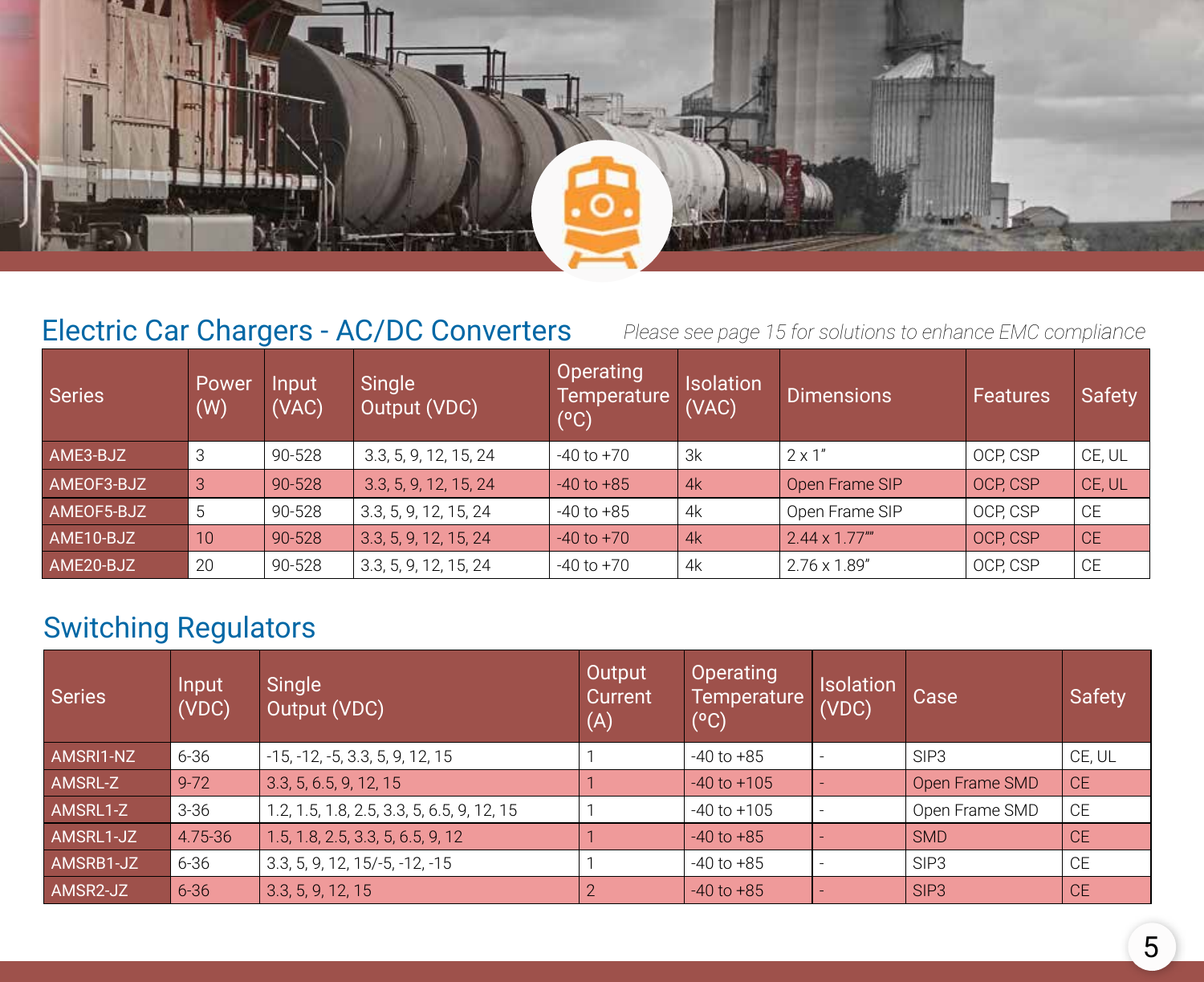

#### Renewable Energy

#### Photovoltaic Systems

Power generators Charge controllers Inverters

#### Key Features

Ultra wide input voltage range High Isolation between circuits Cold startup temperature: -40°C OLP, Continuous SCP

#### Wind Turbines

Turbine generators Charge controllers Inverters

#### Key Features

Ultra wide input voltage range High Isolation between circuits Cold startup temperature: -40°C OLP, Continuous SCP

#### Fast Power Transfer IGBT drivers SiC drivers

#### Key Features

Extremely low Isolation capacitance High Isolation between circuits

#### Fast Power Transfer - DC/DC Converters

| <b>Series</b> | Power<br>(W)   | Input (VDC)      | <b>Output (VDC)</b>              | <b>Operating</b><br>Temperature (°C) | <b>Isolation</b> | Case              | <b>Isolation</b><br>Capacitance<br>(pF) |
|---------------|----------------|------------------|----------------------------------|--------------------------------------|------------------|-------------------|-----------------------------------------|
| AM1DC-Z       |                | 5, 9, 12, 15, 24 | $15/-9$                          | $-40$ to $+85$                       | 6k VDC           | SIP7              | 10                                      |
| AM1DG-NZ      |                | 15               | $9, 9/-9$                        | $-40$ to $+105$                      | 3k VDC           | SIP7              | 6.6                                     |
| AM2DG-NZ      | $\overline{2}$ | 12, 15, 24       | $15/-8.7, 15/-3.5,$<br>$17/-8.7$ | $-40$ to $+105$                      | 3.5k VAC         | SIP7              | $3.5 - 6$                               |
| AM3DG-NZ      | 3              | 12, 15, 24       | $20/-4, 15/-8$                   | $-40$ to $+105$                      | 3.5k VAC         | SIP7              | 3.5                                     |
| AM5TG-NZ      | 5              | 12, 24           | $15/-9$                          | $-40$ to $+85$                       | 3k VDC           | DIP24             | 50-100                                  |
| AM5NG-NZ      | 5              | 15               | $15/-9$                          | $-40$ to $+85$                       | 4k VAC           | DIP <sub>24</sub> | 3                                       |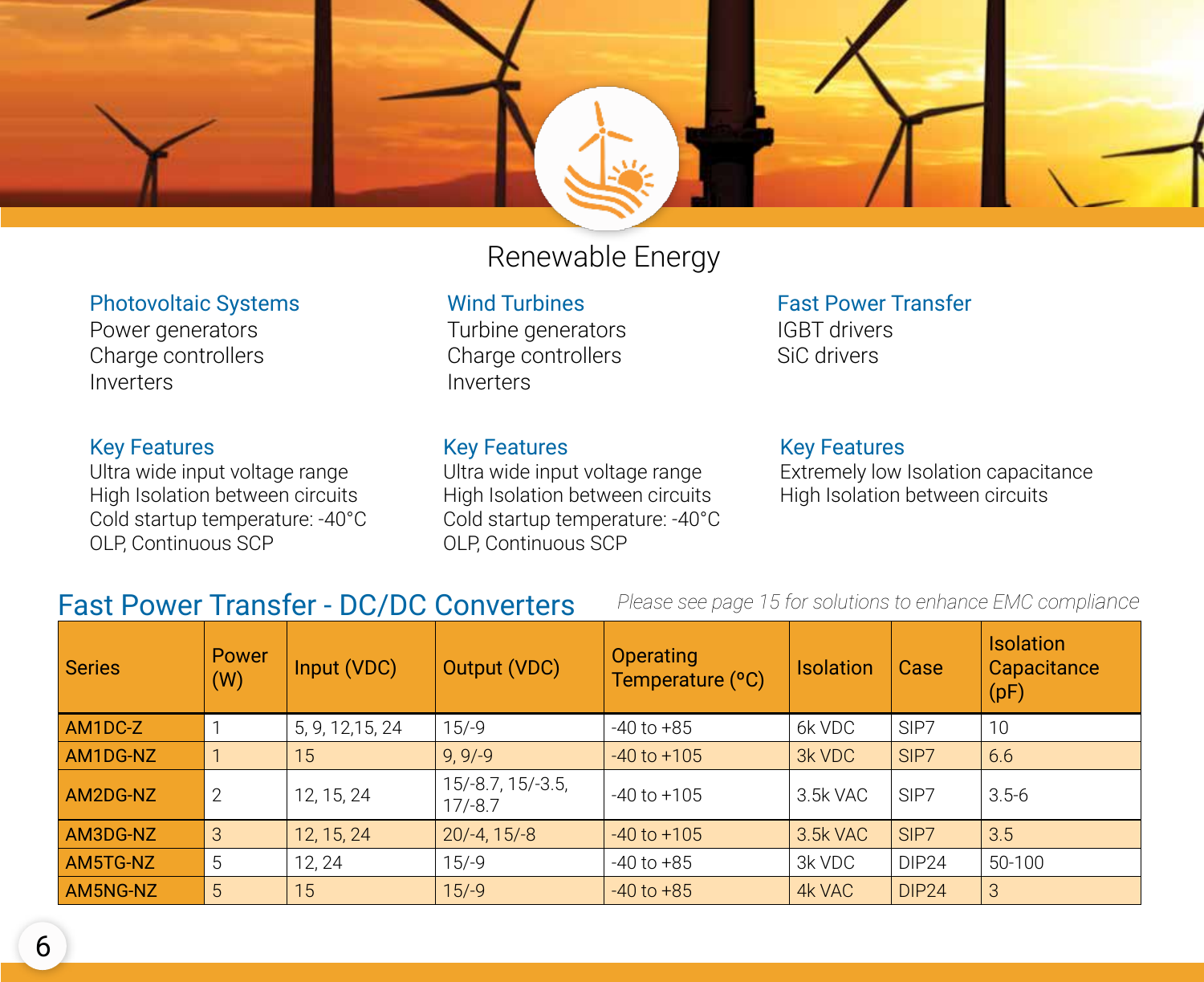

### Photovoltaic Systems and Wind Turbines - DC/DC Converters

| <b>Series</b>    | Power<br>(W) | Input (VDC)          | Output<br>(VDC) | <b>Operating</b><br><b>Temperature</b><br>(°C) | <b>Isolation</b><br>(VAC) | <b>Dimensions</b><br>$(\ln)$             | <b>Features</b>                                  |
|------------------|--------------|----------------------|-----------------|------------------------------------------------|---------------------------|------------------------------------------|--------------------------------------------------|
| AM5W-NZ          | 5            | 100-1000             | 5               | $-40$ to $+70$                                 | 4k                        | $2.76 \times 1.89$                       | CSP, OCP, OVP,<br>Reversed connection protection |
| AM10W-NZ         | 10           | 100-1000<br>200-1500 | 5, 9, 24        | $-40$ to $+70$                                 | 4k                        | $2.76 \times 1.89$<br>4.92 x 2.95        | CSP, OCP, OVP,<br>Reversed connection protection |
| AM10WM-NZ        | 10           | 200-1500             | 5               | $-25$ to $+70$                                 | 4k                        | 4.92 x 2.95                              | CSP, OCP, OVP,<br>Reversed connection protection |
| AM15W-NZ         | 15           | 100-1000<br>200-1500 | 12,15,24        | $-40$ to $+70$                                 | 4k                        | $2.76 \times 1.89$<br>$4.92 \times 2.95$ | CSP, OCP, OVP,<br>Reversed connection protection |
| AM15WM-NZ        | 15           | 200-1500             | 12,15, 24       | $-25$ to $+70$                                 | 4k                        | 4.29 x 2.30                              | CSP, OCP, OVP,<br>Reversed connection protection |
| AM40W-NZ         | 40           | 200-1200<br>200-1500 | 12,15,24        | $-40$ to $+70$                                 | 4k VAC                    | $3.5 \times 2.5$<br>4.92 x 2.95          | CSP, OCP, OVP,<br>Reversed connection protection |
| AM45W-NST        | 45           | 150-1500             | 15/15           | $-40$ to $+85$                                 | 4k                        | $5.69 \times 4.13$                       | CSP, OCP, OVP,<br>Reversed connection protection |
| <b>AM200W-NZ</b> | 200          | 300-1500             | 24,48           | $-40$ to $+70$                                 | 2k, 4k                    | 8.47 x 4.92                              | CSP, OCP, OVP,<br>Reversed connection protection |







AM45W-NST AM40W-NZ AM3A-Z 7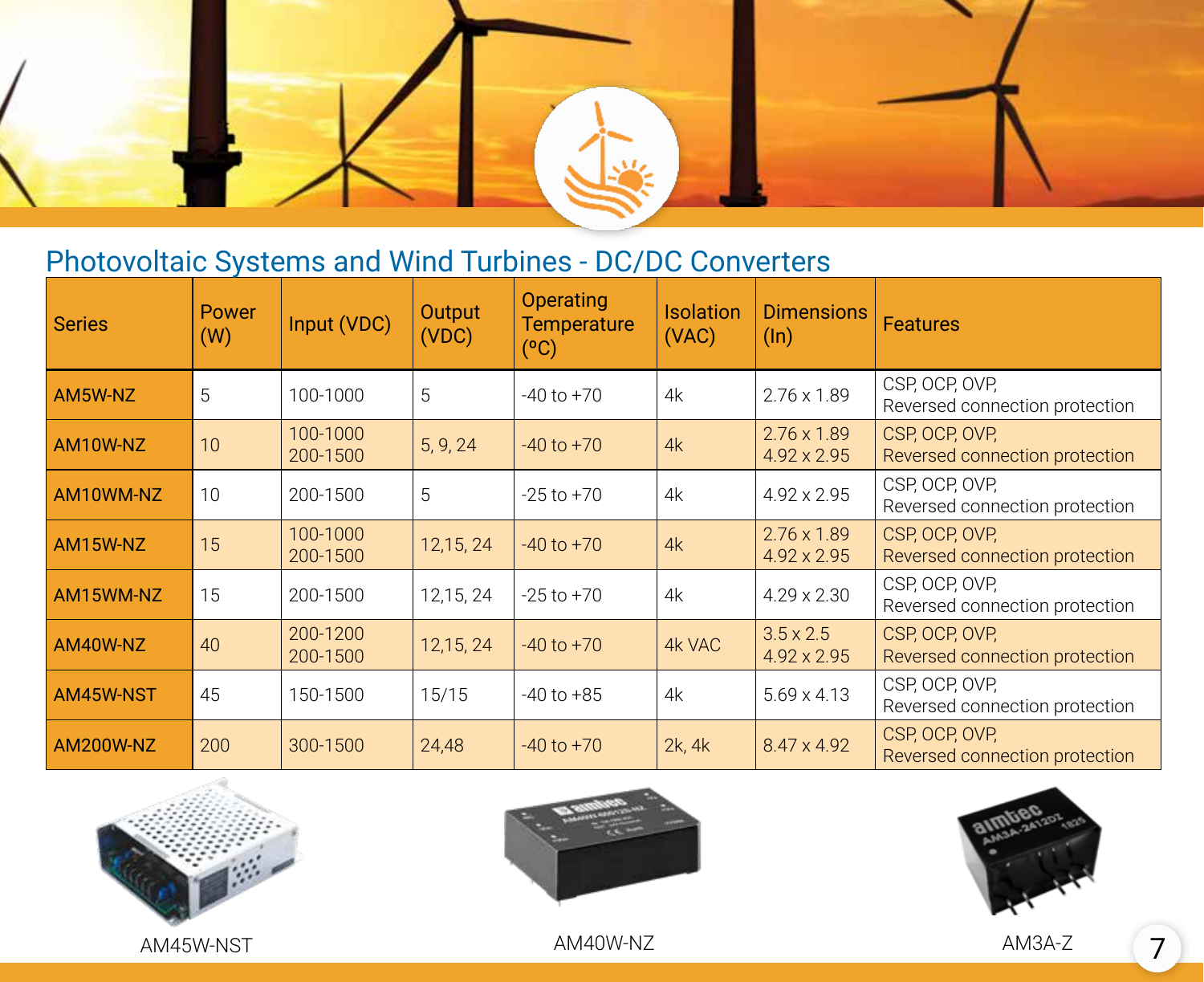

Life Support Key Features

Ultra-small leakage current 2 x MOPP

Medical Non-Life Support Key Features Small leakage current 2 x MOOP/1 x MOPP

### Medical Converters

| <b>Series</b> | Power<br>(W)    | Input<br>(VAC)     | Single<br>Output<br>(VDC) | Dual<br>Output (VDC)                                                                                                                    | Operating<br>Temperature<br>(°C) | Isolation<br>(VAC) | <b>Dimensions</b>    | Features                | Means of<br>Protection | Safety    |
|---------------|-----------------|--------------------|---------------------------|-----------------------------------------------------------------------------------------------------------------------------------------|----------------------------------|--------------------|----------------------|-------------------------|------------------------|-----------|
| AM1DM-NZ      | 1               | $3 - 26$           | 3.3, 5, 12, 24            | ±5, ±9, ±12, ±15                                                                                                                        | $-40$ to $+85$                   | 4.2k               | SIP7                 | <b>SCP</b>              | 2 X MOOP               | CE, UL    |
| AM2DM-NZ      | 2               | $5 - 26$           | 5, 12, 24                 | ±5, ±9, ±12, ±15                                                                                                                        | -40 to +85                       | 4.2k               | SIP7                 | SCP                     | 2 X MOOP               | CE, UL    |
| AM2L-NZ       | 2               | 5, 12, 24          | 5, 15                     |                                                                                                                                         | $-40$ to $+85$                   | 6k VDC             | <b>SMD</b>           | SCP/CSP                 |                        | <b>CE</b> |
| AMEL5-MJZ     | 5               | 85-264             | 5, 12, 15, 24             |                                                                                                                                         | $-25$ to $+70$                   | 4k                 | $2.12 \times 1.13''$ | CSP, OCP,<br><b>OVP</b> | 2 X MOPP               | CE, UL    |
| AMEL5-MAZ     | 5               | 90-264             | 3.3, 5, 12,<br>15, 24     | ±5, ±12, ±15                                                                                                                            | $-40$ to $+80$                   | 4k                 | $2.03 \times 1.1"$   | CSP, OLV,<br>OVP        | $2 \times MOOP$        | CE, UL    |
| AM10TWM-YZ    | 10              | $9 - 36.$<br>18-75 | 3.3, 5, 12, 15            | ±5, ±12, ±15                                                                                                                            | $-40$ to $+90$                   | 5k                 | $0.79 \times 1.24$ " | CSP, OCP.<br><b>OVP</b> |                        | <b>CE</b> |
| AMEL10-MJZ    | 10 <sup>1</sup> | 85-264             | 3.3, 5, 9, 12,<br>15, 24  |                                                                                                                                         | $-25$ to $+70$                   | 4k                 | $2.11 \times 1.13''$ | CSP, OCP,<br>OVP        | 2 X MOPP               | CE, UL    |
| AMEL10-MAZ    | 10              | 90-264             | 3.3, 5, 12, 15,<br>24     | $-5/5$ , $\pm 3.3/5$ , $\pm 3.3/12$ ,<br>$\pm 3.3/15$ , 3.3/24,<br>$\pm$ 5/12, $\pm$ 5/15, 5/24,<br>$-12/12, \pm 12/15$<br>12/24, 15/24 | $-40$ to $+70$                   | 4k                 | $2.22 \times 1.21"$  | CSP, OLP,<br>OVP        | $2 \times MOOP$        | CE, UL    |
| AME15-MJZ     | 15              | 85-264             | 5, 12, 15, 18,<br>24      |                                                                                                                                         | $-40$ to $+70$                   | 4k                 | $2.44 \times 1.77"$  | CSP, OCP,<br>OVP        | 2 X MOPP               | CE, UL    |
| AMEC15-MAZ    | 15              | $90 - 264$         | 3.3, 5, 12, 15,<br>24     | ±5, ±12, ±15                                                                                                                            | $-40$ to $+80$                   | 4k                 | $3.62 \times 2.56"$  | SCP, OLP,<br><b>OVP</b> | $2 \times MOOP$        | CE, UL    |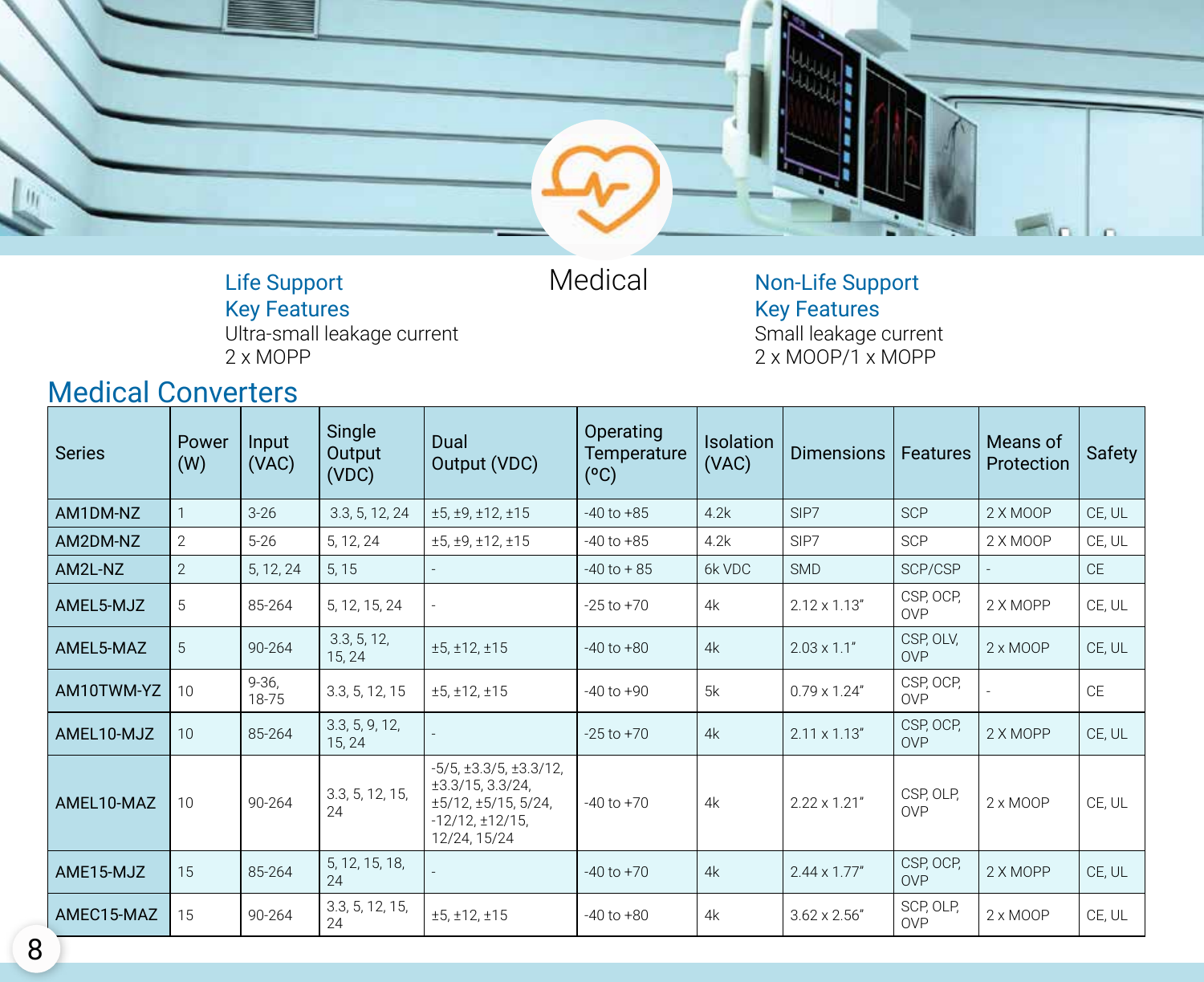

### **Medical Converters**

| <b>Series</b> | Power<br>(W) | Input<br>(VAC) | Single<br>Output<br>(VDC) | Dual<br>Output (VDC)                                                                                                              | Operating<br>Temperature<br>(°C) | Isolation<br>(VAC) | <b>Dimensions</b>   | <b>Features</b>         | Means of<br>Protection | <b>Safety</b> |
|---------------|--------------|----------------|---------------------------|-----------------------------------------------------------------------------------------------------------------------------------|----------------------------------|--------------------|---------------------|-------------------------|------------------------|---------------|
| AME15-MAZ     | 15           | 90-264         | 3.3, 5, 12,<br>15, 24     | ±5, ±12, ±15                                                                                                                      | $-40$ to $+85$                   | 4k                 | $2.56 \times 1.83"$ | CSP, OLP,<br><b>OVP</b> | $2 \times MOOP$        | CE, UL        |
| AMEL20-MAZ    | 20           | 90-264         | 3.3, 5, 12,<br>15, 24     | $-5/5$ , $\pm 3.3/5$ , $\pm 3.3/12$ ,<br>$\pm 3.3/15$ , 3.3/24, $\pm 5/12$ ,<br>$\pm$ 5/15, 5/24, -12/12,<br>±12/15, 12/24, 15/24 | $-40$ to $+70$                   | 4k                 | $2.22 \times 1.21"$ | CSP, OLP,<br><b>OVP</b> | $2 \times MOOP$        | CE, UL        |
| AME25-MJZ     | 25           | 85-264         | 5, 12, 15,<br>18, 24      |                                                                                                                                   | $-40$ to $+70$                   | 4k                 | $2.75 \times 1.84"$ | CSP, OCP                | 2 X MOPP               | CE, UL        |
| AME30-MAZ     | 30           | 90-264         | 3.3, 5, 12,<br>15, 24     | ±5, ±12, ±15, ±24                                                                                                                 | $-40$ to $+85$                   | 4k                 | $3.56 \times 2.48"$ | SCP, OVP.<br><b>OVP</b> | $2 \times MOOP$        | CE, UL        |
| AMEC30-MAZ    | 30           | 90-264         | 3.3, 5, 12,<br>15, 24     | ±5, ±12, ±15, ±24                                                                                                                 | $-40$ to $+85$                   | 4k                 | $4.92 \times 2.56"$ | SCP, OCP.<br><b>OVP</b> | $2 \times MOOP$        | CE, UL        |
| AMEOS30-MAZ   | 30           | 90-264         | 3.3, 5, 12,<br>15, 24     | ±5, ±12, ±15, ±24                                                                                                                 | $-40$ to $+85$                   | 4k                 | 4.92 x 2.32"        | SCP, OCP.<br><b>OVP</b> | $2 \times MOOP$        | CE, UL        |
| AMEOC30-MAZ   | 30           | 90-264         | 3.3, 5, 12,<br>15, 24     | ±5, ±12, ±15, ±24                                                                                                                 | $-40$ to $+85$                   | 4k                 | 4.92 x 2.32"        | SCP, OCP,<br><b>OVP</b> | $2 \times MOOP$        | CE, UL        |
| AME40-MAZ     | 40           | 90-264         | 3.3, 5, 12,<br>15, 24     | ±5, ±12, ±15, ±24                                                                                                                 | $-40$ to $+85$                   | 4k                 | $3.56 \times 2.48"$ | SCP, OCP.<br><b>OVP</b> | $2 \times MOOP$        | CE, UL        |
| AMEC40-MAZ    | 40           | 90-264         | 3.3, 5, 12,<br>15, 24     | ±5, ±12, ±15, ±24                                                                                                                 | $-40$ to $+85$                   | 4k                 | $4.92 \times 2.56"$ | SCP, OCP.<br><b>OVP</b> | $2 \times MOOP$        | CE, UL        |
| AMEOC40-MAZ   | 40           | 90-264         | 3.3, 5, 12,<br>15, 24     | ±5, ±12, ±15, ±24                                                                                                                 | $-40$ to $+85$                   | 4k                 | 4.92 x 2.32"        | SCP, OCP,<br><b>OVP</b> | $2 \times MOOP$        | CE, UL        |
| AMEOS40-MAZ   | 40           | 90-264         | 3.3, 5, 12,<br>15, 24     | ±5, ±12, ±15, ±24                                                                                                                 | $-40$ to $+85$                   | 4k                 | 4.92 x 2.32"        | SCP, OCP,<br><b>OVP</b> | $2 \times MOOP$        | CE, UL        |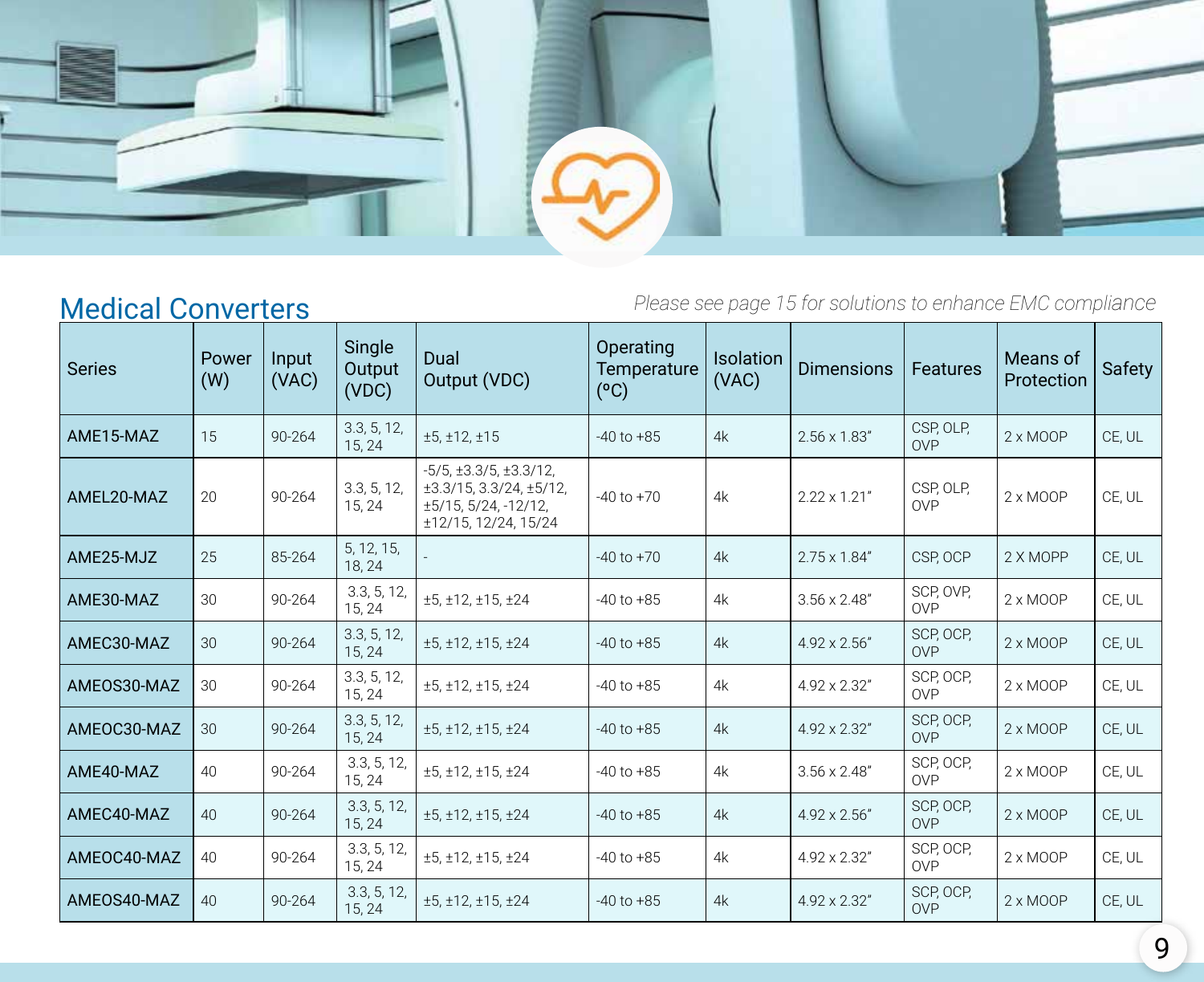#### Remote Control Systems  $IOT$

Automatic garage doors

#### **Elevators**

Displays Communication systems Safety Monitor

Interior lighting Alarms Fire detectors HVAC Energy meters Water meters Gas meters Building Controls Exterior Lighting

#### Key Features

High Isolation between circuits Small Packages Up to 528VAC Input Voltage Low no load consumption EN55032 Class B EMI emissions Remote On/Off control

### IoT - AC/DC Converters

| <b>Series</b> | Power (W)      | Input (VAC) | Single / Dual<br>Output (VDC) | No Load<br>(W) | <b>Isolation</b><br>(VAC) | <b>Dimensions</b>   | <b>Features</b> | Safety |
|---------------|----------------|-------------|-------------------------------|----------------|---------------------------|---------------------|-----------------|--------|
| AME1-BAZ      |                | 90-528      | 3.3, 5, 12, 15, 24            | < 0.3          | 3k                        | $1.40 \times 0.92"$ | OLP, CSP        | CE, UL |
| AMEOF1-JZ     |                | 85-305      | 5, 9, 12, 15, 24              | < 0.5          | 3k                        | Open Frame SIP      | OCP, CSP        | CE, UL |
| AME1-JZ       |                | 85-305      | 3.3, 5, 9, 12, 15, 24         |                | 3k                        | $1.33 \times 0.87"$ | OCP, SCP        | CE, UL |
| AME2-AZ       | 2              | 90-305      | 3.3, 5, 12, 15, 24            | < 0.3          | 3k                        | $1.40 \times 0.92"$ | OLP, CSP        | CE, UL |
| AME2-JZ       | $\overline{2}$ | 85-305      | 3.3, 5, 9, 12, 15, 24         |                | 3k                        | $1.33 \times 0.87"$ | OCP, SCP        | CE, UL |
| AME3-BAZ      | 3              | 90-528      | 3.3, 5, 12, 15, 24            | < 0.3          | 3k                        | $1.40 \times 0.92"$ | OLP, CSP        | CE, UL |
| AMEOF3-BJZ    | 3              | 90-528      | 3.3, 5, 9, 12, 15, 24         | < 0.5          | 4k                        | Open Frame SIP      | OCP, CSP        | CE, UL |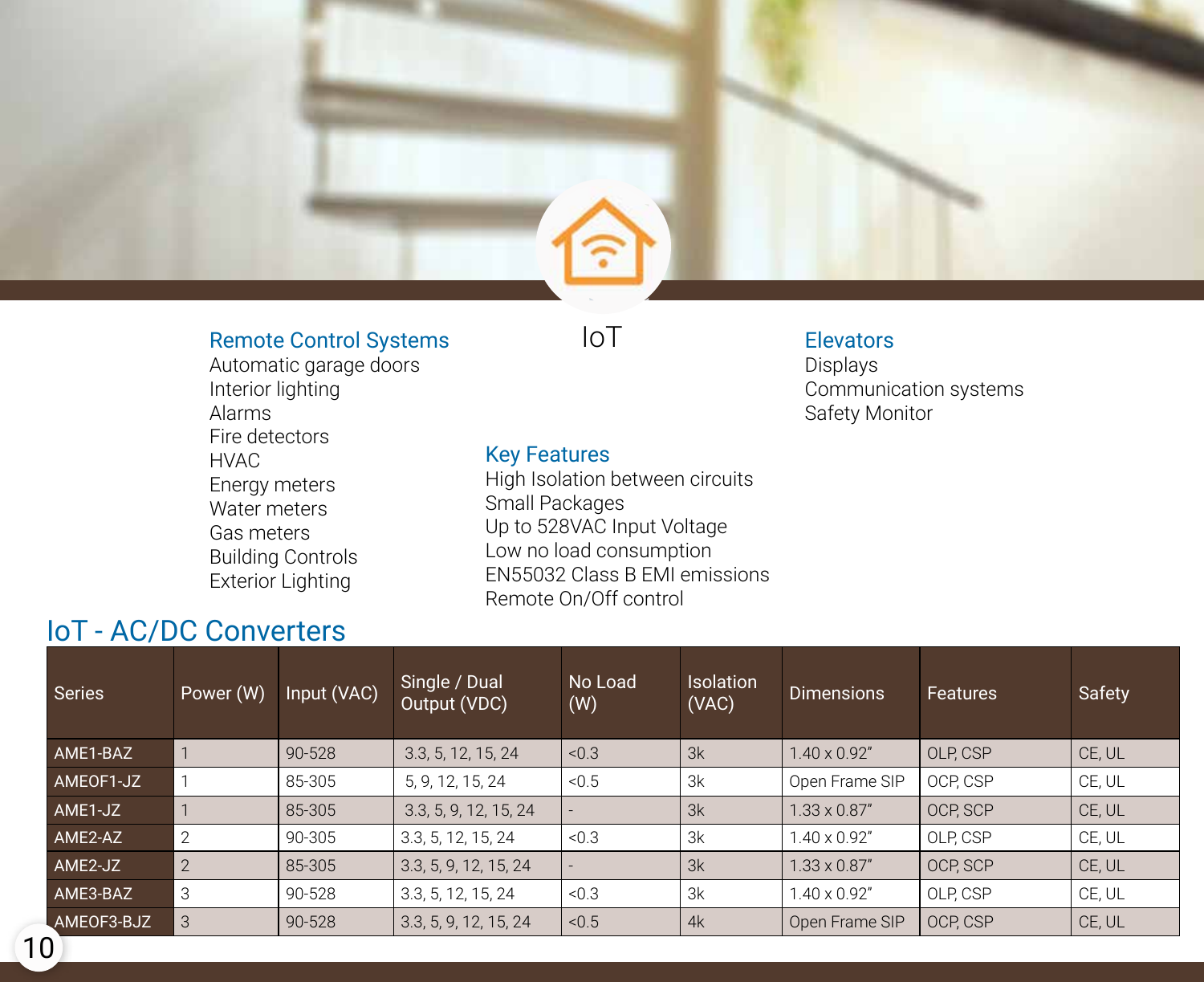

### IoT - AC/DC Converters

| <b>Series</b> | Power (W)      | Input (VAC) | Single / Dual<br>Output (VDC) | No Load<br>(W)           | <b>Isolation</b><br>(VAC) | <b>Dimensions</b>   | <b>Features</b> | Safety    |
|---------------|----------------|-------------|-------------------------------|--------------------------|---------------------------|---------------------|-----------------|-----------|
| AMEL3-VZ      | $\mathsf 3$    | 85-264      | 3.3, 5, 9, 12, 15, 24         |                          | 4K                        | $1.46 \times 0.96"$ | OCP, OVP, CSP   | CE, UL    |
| AME3-HAVZ     | 3              | 85-264      | 5,12,24                       |                          | 4K                        | $1.27 \times 1.07$  | OCP, OVP, CSP   | <b>CE</b> |
| AMEL5-277NZ   | 5              | 85-305      | 3.3, 5, 9, 12, 15, 24         |                          | 4k                        | $2 \times 1"$       | OCP, OVP, CSP   | <b>CE</b> |
| AMEOF5-BJZ    | 5              | 90-528      | 3.3, 5, 9, 12, 15, 24         |                          | 4k                        | Open Frame SIP      | OCP, CSP        | <b>CE</b> |
| AMEOF5-277NZ  | $\overline{5}$ | 85-305      | 3.3, 5, 9, 12, 15, 24         |                          | 3k                        | Open Frame SIP      | OCP, OVP, CSP   | <b>CE</b> |
| AMEL5-VZ      | 5              | 85-264      | 3.3, 5, 9, 12, 15, 24         |                          | 4k                        | $1.46 \times 0.96"$ | OCP, OVP, CSP   | CE, UL    |
| AME5-VZ       | 5              | 85-264      | 3.3, 5, 9, 12, 15, 24         |                          | 4k                        | $1.91 \times 1.42"$ | OCP, OVP, CSP   | CE, UL    |
| AMEL6-VZ      | 6              | 85-264      | 3.3, 5, 9, 12, 15, 24         |                          | 4k                        | $2 \times 1"$       | OCP, OVP, CSP   | CE, UL    |
| AMEOF8-277NZ  | 8              | 85-305      | 3.3, 5, 9, 12, 15, 24         |                          | 3k                        | Open Frame SIP      | OCP, OVP, CSP   | <b>CE</b> |
| AME10-JZ      | 10             | 85-305      | 3.3, 5, 9, 12, 15, 24         |                          | 3k                        | $2.17 \times 1.77"$ | OCP, OVP, CSP   | CE, UL    |
| AME10-VZ      | 10             | 85-264      | 3.3, 5, 9, 12, 15, 24         |                          | 4k                        | $2.17 \times 1.77"$ | OCP, OVP, CSP   | <b>CE</b> |
| AMEOF10-277NZ | 10             | 85-305      | 3.3, 5, 9, 12, 15, 24         | $\overline{\phantom{a}}$ | 3k                        | Open Frame SIP      | OCP, OVP, CSP   | <b>CE</b> |
| AME15-VZ      | 15             | 85-264      | 3.3, 5, 9, 12, 15, 24         |                          | 4k                        | $2.44 \times 1.77"$ | OCP, OVP, CSP   | CE, UL    |
| AMEL15-JZ     | 15             | 85-264      | 3.3, 5, 9, 12, 15, 24         |                          | 4k                        | $2.11 \times 1.13"$ | OCP, OVP, CSP   | CE, UL    |
| AMEL20-JZ     | 20             | 85-264      | 3.3, 5, 9, 12, 15, 24         |                          | 4k                        | $2.11 \times 1.13"$ | OCP, OVP, CSP   | <b>CE</b> |
| AME20-VZ      | 20             | 85-264      | 3.3, 5, 9, 12, 15, 24         |                          | 4k                        | $2.44 \times 1.77"$ | OCP, OVP, CSP   | CE, UL    |
| AME25-VZ      | 25             | 85-264      | 3.3, 5, 9, 12, 15, 24, 48     |                          | 4k                        | $2.76 \times 1.89"$ | OCP, OVP, CSP   | <b>CE</b> |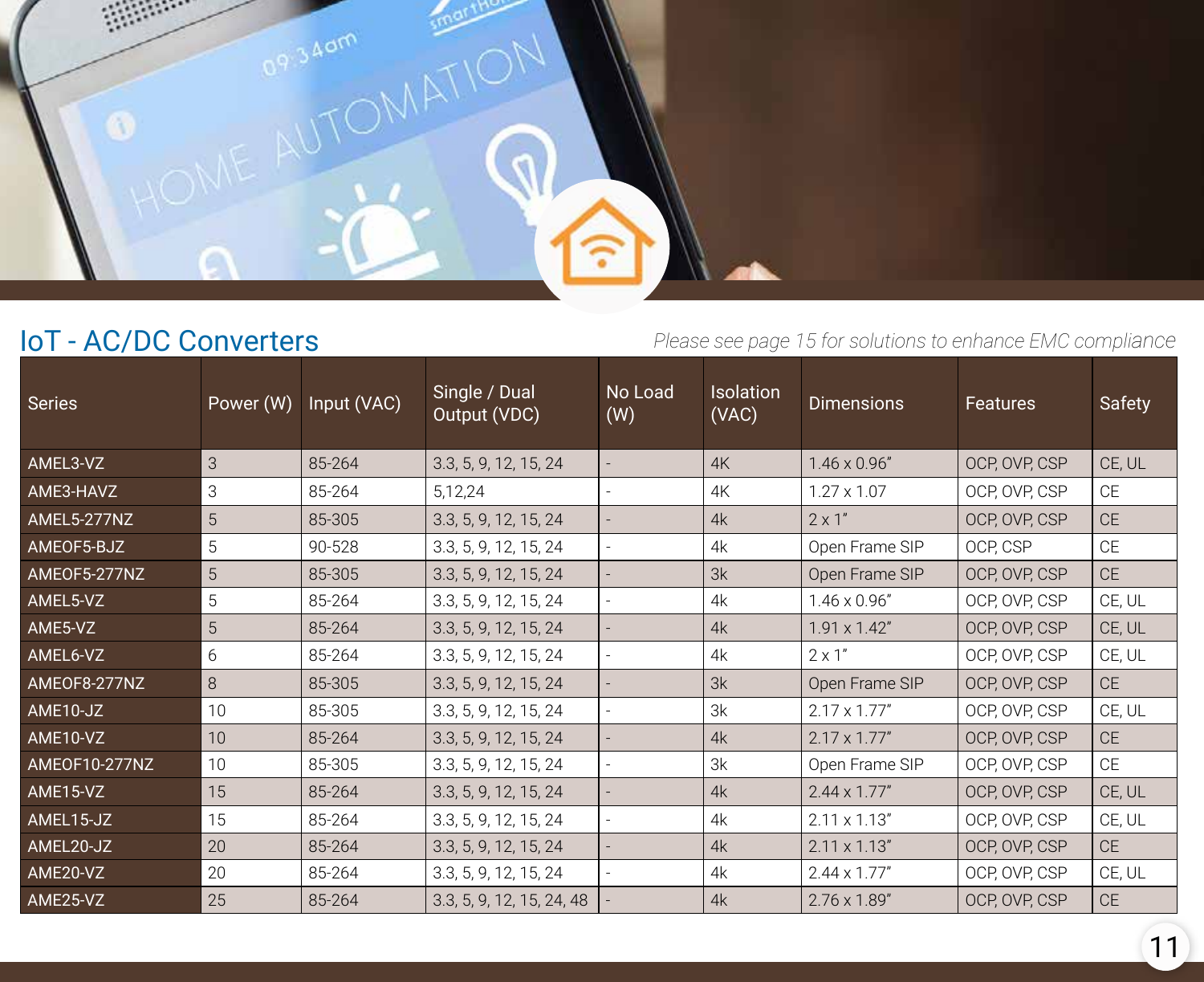

### IoT - DC/DC Converters

| Series        | Input (VDC)           | Single Output<br>(VDC)    | Dual Output (VDC)                                              | Isolation<br>(VDC)      | Package             | <b>Features</b> | Safety        |
|---------------|-----------------------|---------------------------|----------------------------------------------------------------|-------------------------|---------------------|-----------------|---------------|
| AM1LO-Z       | 3, 5                  | $3.3, 5 / \pm 3.3, \pm 5$ |                                                                | 4.2k                    | $0.50 \times 0.44"$ | <b>SCP</b>      | CE, UL        |
| AM1DR-N(J)Z   | 5, 12, 15, 24         | 5, 12, 15, 24             | $\overline{\phantom{a}}$                                       | 1K, 1.5k, 3K            | SIP7                | <b>CSP</b>      | $\mathsf{CE}$ |
| AM1DR-Z       | 5, 12, 24             | 3.3, 5, 7.2, 9, 12, 15    |                                                                | 1K, 3K                  | SIP7                |                 | <b>CE</b>     |
| AM1DR-RZ      | 5, 12, 24             | 3.3, 5, 7.2, 9, 12, 15    |                                                                | 1K                      | SIP7                | <b>CSP</b>      | CE            |
| AM1LS-N(J)Z   | 3.3, 5, 12, 15, 24    | 3.3, 5, 9, 12, 15, 24     | $\pm$ 5, $\pm$ 9, $\pm$ 12, $\pm$ 15, $\pm$ 24                 | $1.5K$ , $3K$           | <b>SMD</b>          | <b>SCP</b>      | <b>CE</b>     |
| AM1LS-XZ      | 5                     | 5                         |                                                                | 1.5k                    | <b>SMD</b>          | <b>SCP</b>      | $\mathsf{CE}$ |
| AM1LS-VZ      | 5                     | 3.3, 5, 9, 12, 15, 24     | $\pm 3.3$ , $\pm 5$ , $\pm 9$ , $\pm 12$ , $\pm 15$ , $\pm 24$ | 1.5K, 3K                | SMD                 | SCP             | $\mathsf{CE}$ |
| $AM1SS-N(J)Z$ | 3.3, 5, 12, 15, 24    | 3.3, 5, 9, 12, 15, 24     |                                                                | 1.5K                    | SIP4                | <b>SCP</b>      | CE, UL        |
| AM1DS-N(J)Z   | 3.3, 5, 12, 15, 24    | 3.3, 5, 9, 12, 15, 24     | $\pm 3.3$ , $\pm 5$ , $\pm 9$ , $\pm 12$ , $\pm 15$ , $\pm 24$ | 1.5K, 3K                | SIP7                | <b>SCP</b>      | CE, UL        |
| AM1DS-Z       | 5, 12, 24             | 5, 7.2, 9, 12, 15, 18, 24 | $\pm$ 5, $\pm$ 7.2, $\pm$ 9, $\pm$ 12, $\pm$ 15                | 1K, 3K, 4K,<br>5.2K, 6K | SIP7                | <b>CSP</b>      | <b>CE</b>     |
| AM1DU-Z       | 4.5-9, 9-18,<br>18-36 | 5, 12                     |                                                                | $1.5K$ , $3K$           | SIP7                | <b>CSP</b>      | <b>CE</b>     |
| AM1LR-JZ      | 5 <sup>5</sup>        | 3.3, 5, 9, 12, 15         |                                                                | 3K                      | <b>SMD</b>          | <b>CSP</b>      | <b>CE</b>     |
| AM1DG-NZ      | 15                    | 9                         | ±9                                                             | <b>3K VAC</b>           | SIP7                | <b>CSP</b>      | CE, UL        |
| AM1PS-JZ      | 5                     | 3.3, 5, 9, 12, 15, 24     |                                                                | 3K                      | DIP <sub>8</sub>    | <b>CSP</b>      | CE            |
| AM2LO-Z       | 3, 5                  | 3.3, 5                    | ±5, ±3.3                                                       | 4.2K                    | <b>SMD</b>          | $\equiv$        | <b>CE</b>     |
| AM2LOW-Z      | 4.5-18, 9-36          | 5, 12, 15                 | ±12,±15                                                        | 3K                      | <b>SMD</b>          | <b>SCP</b>      | <b>CE</b>     |
| AM2DS-NZ      | 5, 12, 24             | 3.3, 5, 9, 12, 15, 24     | $\pm$ 5, $\pm$ 9, $\pm$ 12, $\pm$ 15, $\pm$ 24                 | 1.5K, 3K                | SIP <sub>8</sub>    | <b>SCP</b>      | CE, UL        |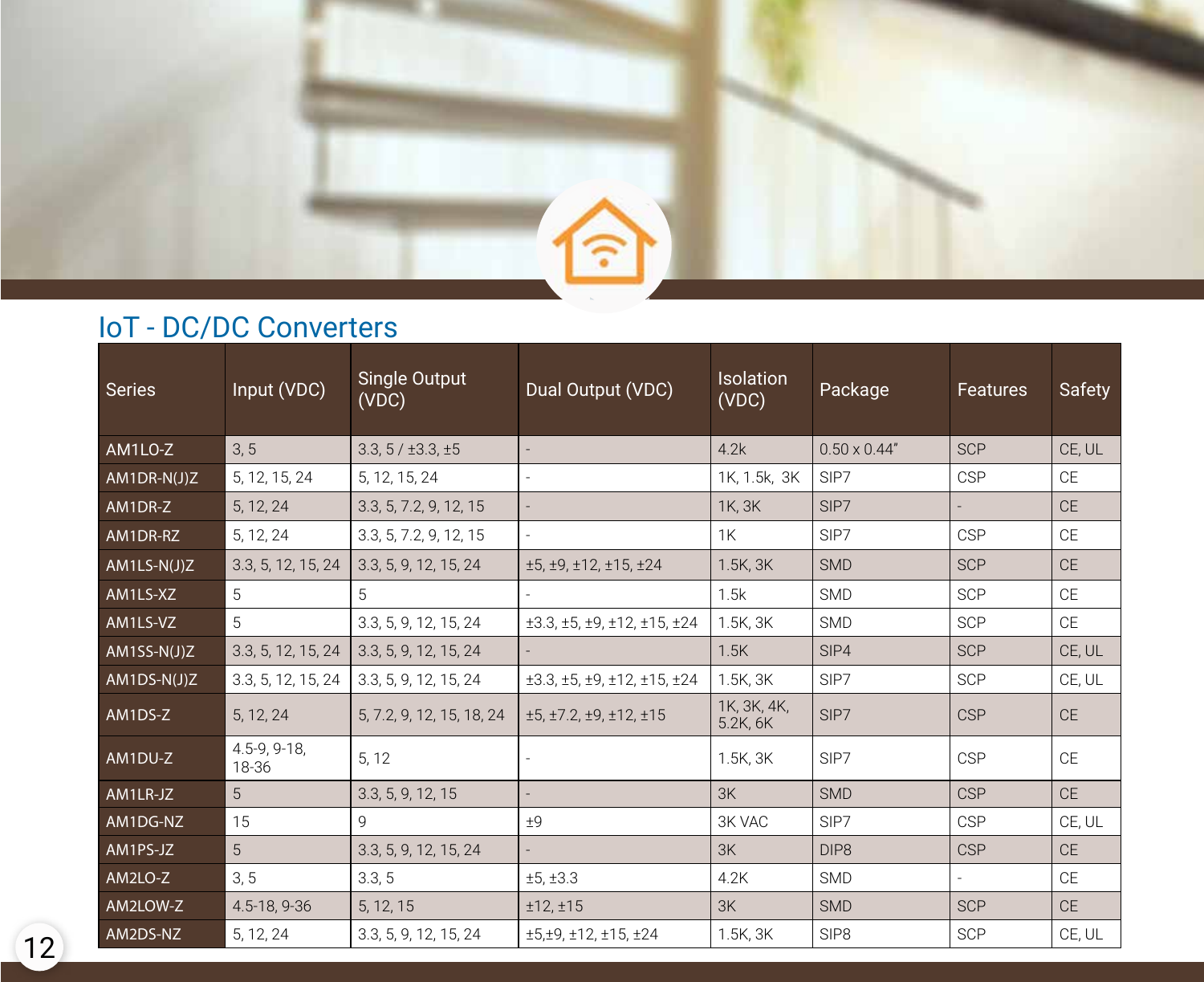

### IoT - DC/DC Converters

| Series    | Input (VDC)                   | <b>Single Output</b><br>(VDC)           | Dual<br>Output<br>(VDC)  | <b>Isolation</b><br>(VDC) | Package           | Features      | <b>Safety</b> |
|-----------|-------------------------------|-----------------------------------------|--------------------------|---------------------------|-------------------|---------------|---------------|
| AM2LS-NZ  | 5, 12, 15, 24                 | 3.3, 5, 9, 12, 15, 24                   |                          | 1.5K, 3K                  | <b>SMD</b>        | <b>SCP</b>    | <b>CE</b>     |
| AM2LV-NZ  | 8-18, 18-36                   | 3.3, 5, 12                              | ±9, ±12, ±15             | 1.5k                      | <b>SMD</b>        | <b>SCP</b>    | <b>CE</b>     |
| AM3A-Z    | 12, 24, 48 VDC                | $3.3, 5, 12, 15, \pm 5, \pm 12,$<br>±15 |                          | 1.6k VDC                  | SIP <sub>6</sub>  | <b>CSP</b>    | CE            |
| AM3GW-Z   | 9-36, 18-75                   | 3.3, 5, 12, 15                          | ±5, ±12, ±15             | 1.5K                      | SIP9              | <b>CSP</b>    | CE, UL        |
| AM4TW-VZ  | 9-36, 18-72                   | 3.3, 5, 12, 15                          | ±5, ±12, ±15             | 1.5K, 3.5K                | DIP <sub>24</sub> | <b>CSP</b>    | <b>CE</b>     |
| AM5T-VZ   | 9-18, 18-36, 36-72            | 5, 9, 12, 15, 24                        | ±5, ±9, ±12,<br>±15,±24  | 1.5K, 3.5K                | DIP <sub>24</sub> | <b>CSP</b>    | <b>CE</b>     |
| AM6TW-NZ  | 9-36, 18-75                   | 3.3, 5, 6, 9, 12, 15, 24                | ±5, ±9, ±12,<br>±15, ±24 | 1.5K, 3K, 6K              | DIP <sub>24</sub> | CSP, OCP      | CE, UL        |
| AM8TW-Z   | 9-36, 13-70,<br>18-75, 42-176 | 3.3, 5, 12, 15                          | ±5, ±12, ±15             | $1.6K$ , $3K$             | DIP <sub>24</sub> | CSP, OVP, OLP | CE, UL        |
| AM9G-Z    | 9-18, 18-36, 36-75            | 3.3, 5, 9, 12, 15, 24                   | ±5, ±12, ±15             | 1.6K                      | SIP <sub>8</sub>  | CSP, OVP, OLP | <b>CE</b>     |
| AM9GH-Z   | 9-36, 18-75                   | 3.3, 5, 9, 12, 15, 24                   | ±5, ±12, ±15             | 1.6K                      | SIP <sub>8</sub>  | <b>CSP</b>    | <b>CE</b>     |
| AM10CW-NZ | 9-36, 18-75                   | 3.3, 5, 9, 12, 15, 24                   | ±5, ±9, ±12,<br>±15, ±24 | 1.5K                      | 1x1"              | CSP, OVP, OLP | CE, UL        |
| AM10EW-NZ | 9-36, 18-75, 40-160           | 3.3, 5, 12, 15, 24                      | ±5, ±12, ±15             | 1.5K, 2.25K,<br>3K        | 2x1"              | CSP, OVP, OLP | CE, UL        |
| AM10G-NZ  | 9-18, 18-36                   | 3.3, 5, 9, 12, 15, 24                   | $\sim$                   | 1.5K                      | SIP8              | CSP, OCP      | <b>CE</b>     |
| AM10GH-NZ | $9 - 36$                      | 3.3, 5, 9, 12, 15, 24                   |                          | 1.5K                      | SIP <sub>8</sub>  | CSP, OCP      | <b>CE</b>     |
| AM10BRW-Z | 9-36, 18-75                   | 3.3, 5, 12, 15, 24                      | ±12,±15                  | 1.6k                      | Encapsulated      | CSP, OVP, OCP | CE            |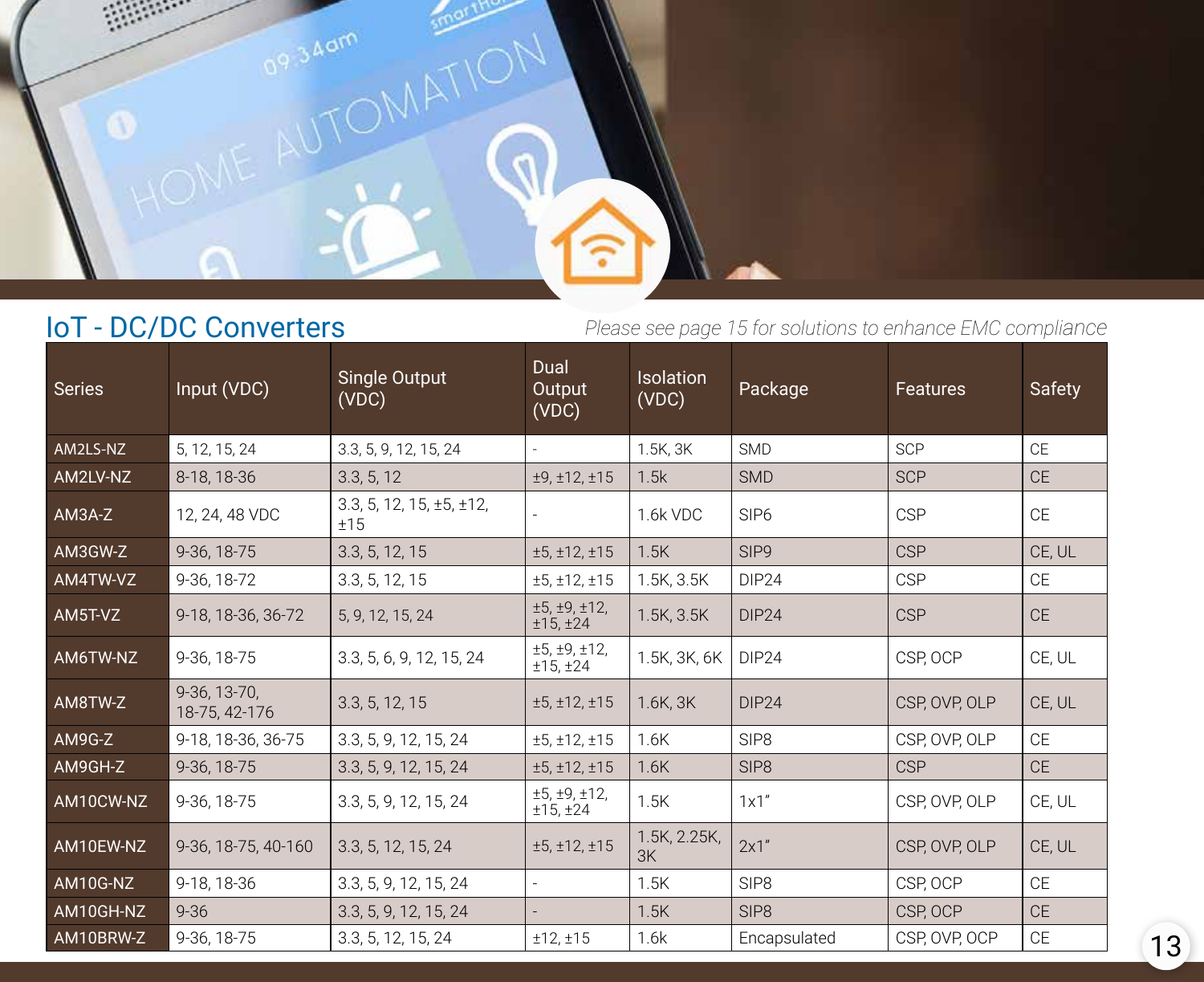

### IoT - Switching Regulators

| <b>Series</b> | Input (VDC) | Single Output<br>(VDC)                        | <b>Output Current</b><br>(A) | Operating<br><b>Temperature</b><br>(°C) | Case             | Safety    |
|---------------|-------------|-----------------------------------------------|------------------------------|-----------------------------------------|------------------|-----------|
| AMSR2-78JZ    | $6 - 36$    | 3.3, 5, 9, 12, 15                             | 2                            | $-40$ to $+85$                          | SIP <sub>3</sub> | <b>CE</b> |
| AMSR-78Z      | 4.75-34     | 1.5, 1.8, 2.5, 3.3, 5, 6.5,<br>7.2, 9, 12, 15 | 0.5                          | $-40$ to $+85$                          | SIP <sub>3</sub> | <b>CE</b> |
| AMSRL1-78JZ   | 4.75-36     | 1.5, 1.8, 2.5, 3.5, 5, 6.5,<br>9, 12          |                              | $-40$ to $+85$                          | <b>SMD</b>       |           |
| AMSRO1-78-NZ  | $6 - 36$    | $-15, -12, -5, 3.3, 5, 12,$<br>15             |                              | $-40$ to $+85$                          | SIP <sub>3</sub> | CE, UL    |
| AMSRO-78-NZ   | 4.75-36     | $-15, -12, -5, 3.3, 5, 12,$<br>15             | 0.5                          | $-40$ to $+85$                          | SIP <sub>3</sub> | CE, UL    |
| AMSRL-Z       | $9 - 72$    | 3.3, 5, 6.5, 7.2, 9, 12,<br>15                | 0.5                          | $-40$ to $+105$                         | Open Frame SMD   |           |
| AMSRL1-Z      | $3 - 36$    | 1.2, 1.5, 1.8, 2.5, 3.3, 5,<br>6.5, 9, 12, 15 |                              | $-40$ to $+105$                         | Open Frame SMD   |           |





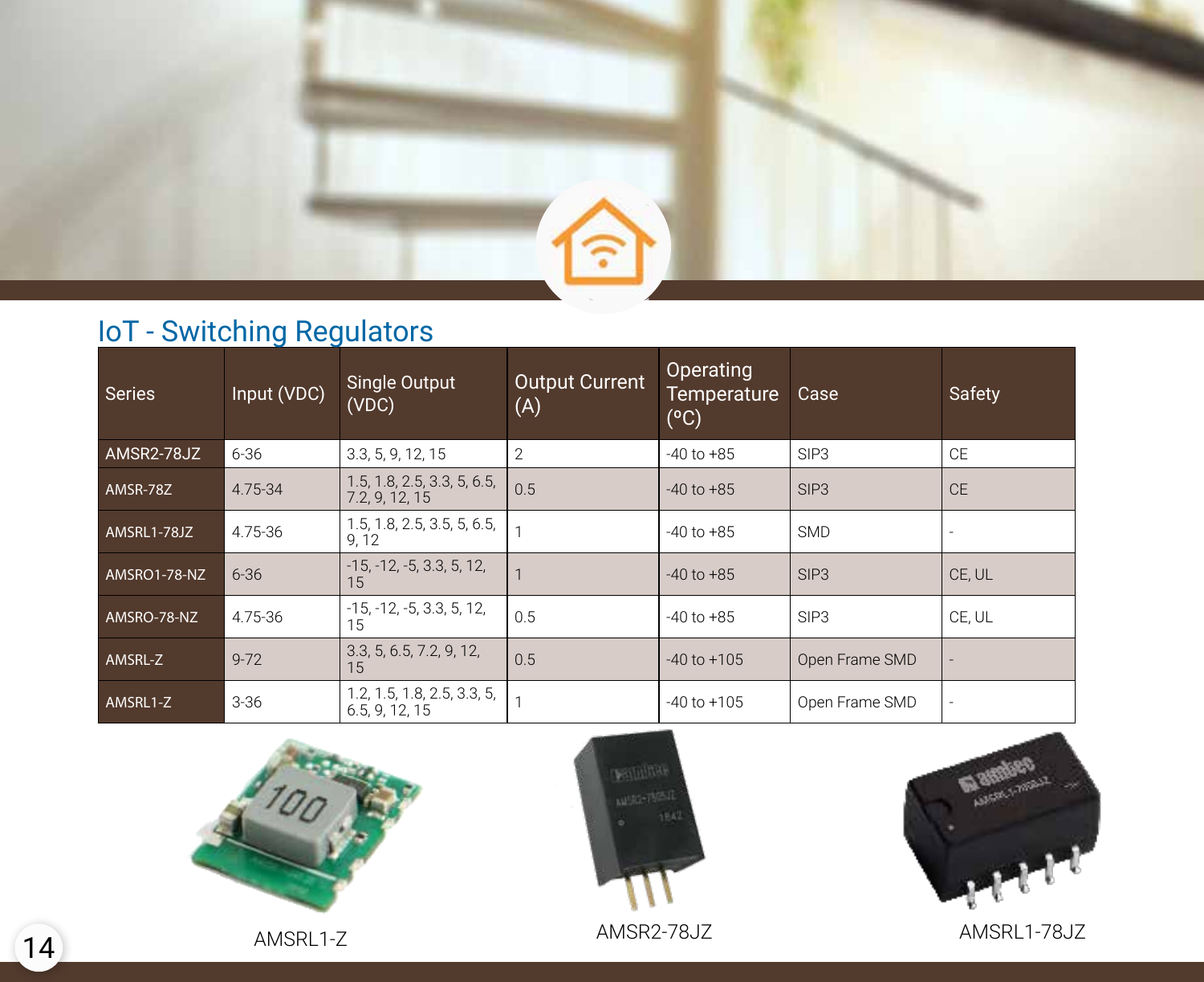

EMC Filters

Designed to work in combination with Aimtec converters

#### Achieve significant improvements to EMI and EMC performance

PCB mountable potted packages

### EMC Filters - Applicable Everywhere

| <b>Series</b>    | <b>Temp Range</b><br>(°C) | <b>Active/Passive</b> | Input Voltage<br>Range | <b>Max Output</b><br>Current (A) | Output<br>Voltage<br>Range | <b>EMC</b><br>Compliance | Package        |
|------------------|---------------------------|-----------------------|------------------------|----------------------------------|----------------------------|--------------------------|----------------|
| AMFW40-JZ        | $-40$ to $+85$            | Passive               | $0 - 80 VDC$           | 3                                |                            | CISPR32/EN55032 Class B  | $1 \times 1$ " |
| AMFW24-JZ        | $-40$ to $+85$            | Passive               | $9 - 36$ VDC           |                                  |                            | CISPR32/EN55032 Class B  | Encapsulated   |
| AMFE305150       | $-40$ to $+85$            | Passive               | 85 - 305VAC            | 1.5                              |                            | CISPR32/EN55032 Class B  | Encapsulated   |
| <b>AMFE30503</b> | $-40$ to $+85$            | Passive               | 85 - 305VAC            | 0.3                              |                            | CISPR32/EN55032 Class B  | Encapsulated   |
| AMFW40FT-JZ      | $-40$ to $+85$            | Passive               | $0 - 80 VDC$           | 1.5                              |                            |                          | Encapsulated   |
| AMFW24-NZ        | $-40$ to $+85$            | Active                | 18-36VDC               | 75                               | 82                         | CISPR32/EN55032 Class B  | Encapsulated   |
| AMFW48-NZ        | $-40$ to $+85$            | Active                | 18 - 75VDC             | 30                               | 82                         | CISPR32/EN55032 Class B  | Encapsulated   |
| AMFW48-JZ        | $-40$ to $+85$            | Passive               | 18-75VDC               |                                  | -                          | CISPR32/EN55032 Class B  | Encapsulated   |
| AMF48-NZ         | $-40$ to $+85$            | Active                | 36 - 76VDC             |                                  |                            |                          | Encapsulated   |
| AMF24-NZ         | $-40$ to $+85$            | Active                | 10 - 36VDC             |                                  | 39                         | CISPR32/EN55032 Class B  | Encapsulated   |
| AMFW72-NZ        | $-40$ to $+85$            | Active                | 40 - 160VDC            |                                  | 165                        | CISPR32/EN55032 Class B  | Encapsulated   |
| AMFW110-NZ       | $-40$ to $+85$            | Active                | 66 - 160VDC            |                                  | 165                        | CISPR32/EN55032 Class B  | Encapsulated   |
| AMFC-NZ          | $-25$ to $+105$           | Passive               | $0 - 2000VDC$          | 3                                |                            |                          | Open Frame     |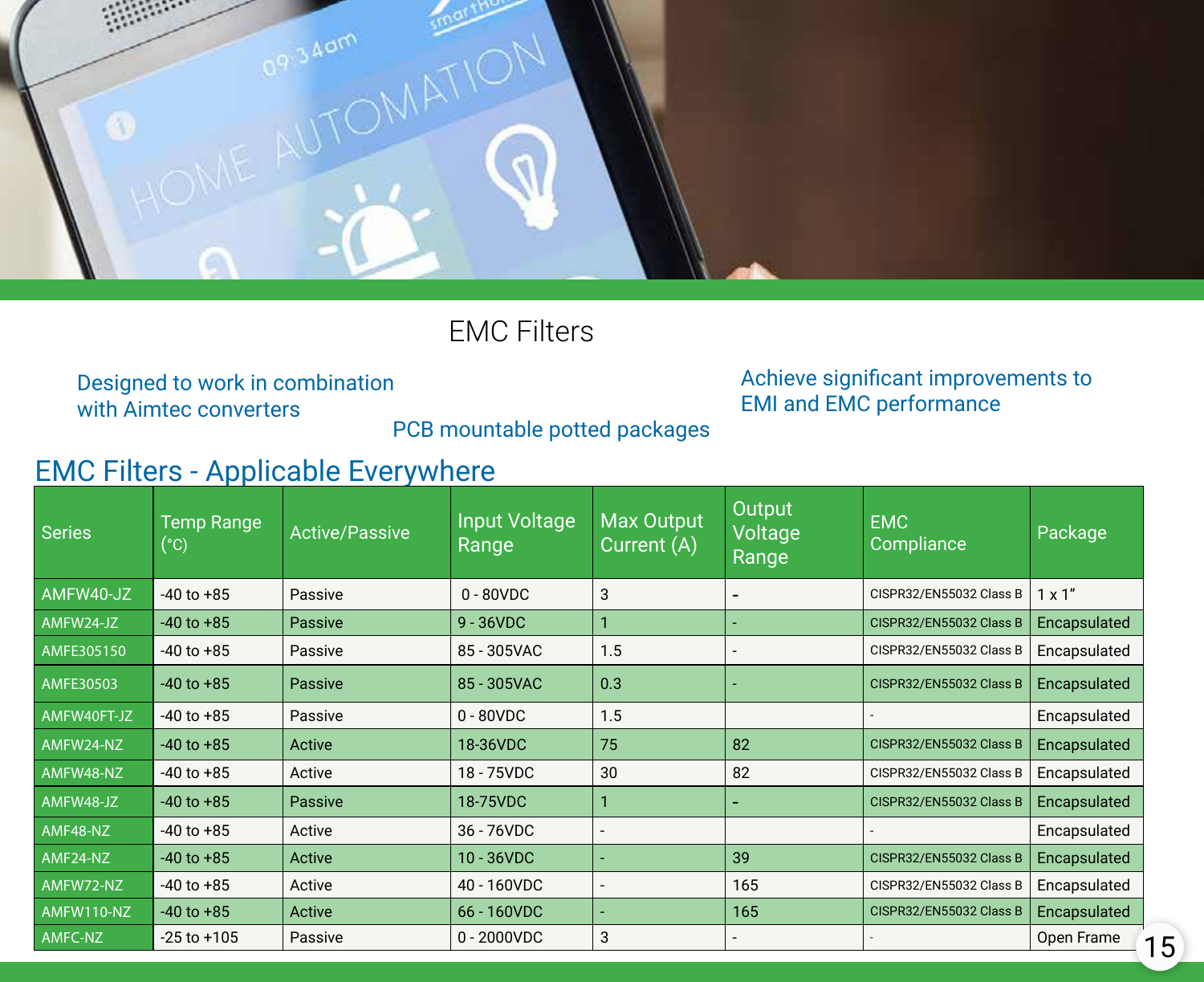### Industrial

#### Industrial Automation

Industrial lifts Industrial robots Automated visual inspection

#### Industrial Control

Sensing Systems Temperature control Protection systems Alarms

Industrial Motor Drives

IGBT drivers SiC drivers

#### Key Features

Industrial temperature range: -40 to 85°C Encapsulated packages Isolation OLP, OVP, SCP, OTP

| Package          | <b>Power</b><br>Range (W) | Input Voltage Range<br>(VDC)                                        | <b>Single</b><br>Output<br>(VDC)     | Dual Output (VDC)                                                            | <b>Isolation (VDC)</b>          | <b>Efficiency</b><br>Range<br>$(\%)$ |
|------------------|---------------------------|---------------------------------------------------------------------|--------------------------------------|------------------------------------------------------------------------------|---------------------------------|--------------------------------------|
| SMD              | $0.25 \sim 3$             | $3.3, 5, 12, 15, 24, 9-18,$<br>9-36, 18-36, 18-72, 18-<br>75, 36-75 | 3.3, 5, 9, 12,<br>15, 24             | $\pm 3.3$ , $\pm 5$ , $\pm 9$ , $\pm 12$ , $\pm 15$ , $\pm 24$               | 1K, 1.5K, 3K, 3.5K,<br>4.2k, 6K | $64 \sim 86$                         |
| $ $ SIP4         | $0.25 \sim 2$             | 3.3, 5, 12, 15, 24, 48                                              | 3.3, 5, 7.2, 9,<br>12, 15, 18,<br>24 |                                                                              | 1K, 1.5K, 3K                    | $49 \sim 88$                         |
| DIP <sub>8</sub> |                           | 3.3, 5, 12, 24, 48                                                  | 3.3, 5, 7.2, 9,<br>12, 15, 18,<br>24 | $\pm$ 3.3, $\pm$ 5, $\pm$ 7.2, $\pm$ 9, $\pm$ 12, $\pm$ 15, $\pm$ 18,<br>±24 | 1K, 1.5K, 3K                    | $67 \sim 85$                         |
| $ $ SIP6         | $1 \sim 3$                | 3.3, 4.5-9, 9-18, 18-36,<br>$36 - 75$                               | 5, 12, 15, 24                        | ±5, ±12, ±15                                                                 | 1.5k                            | $74 \sim 84$                         |

### DC/DC Converters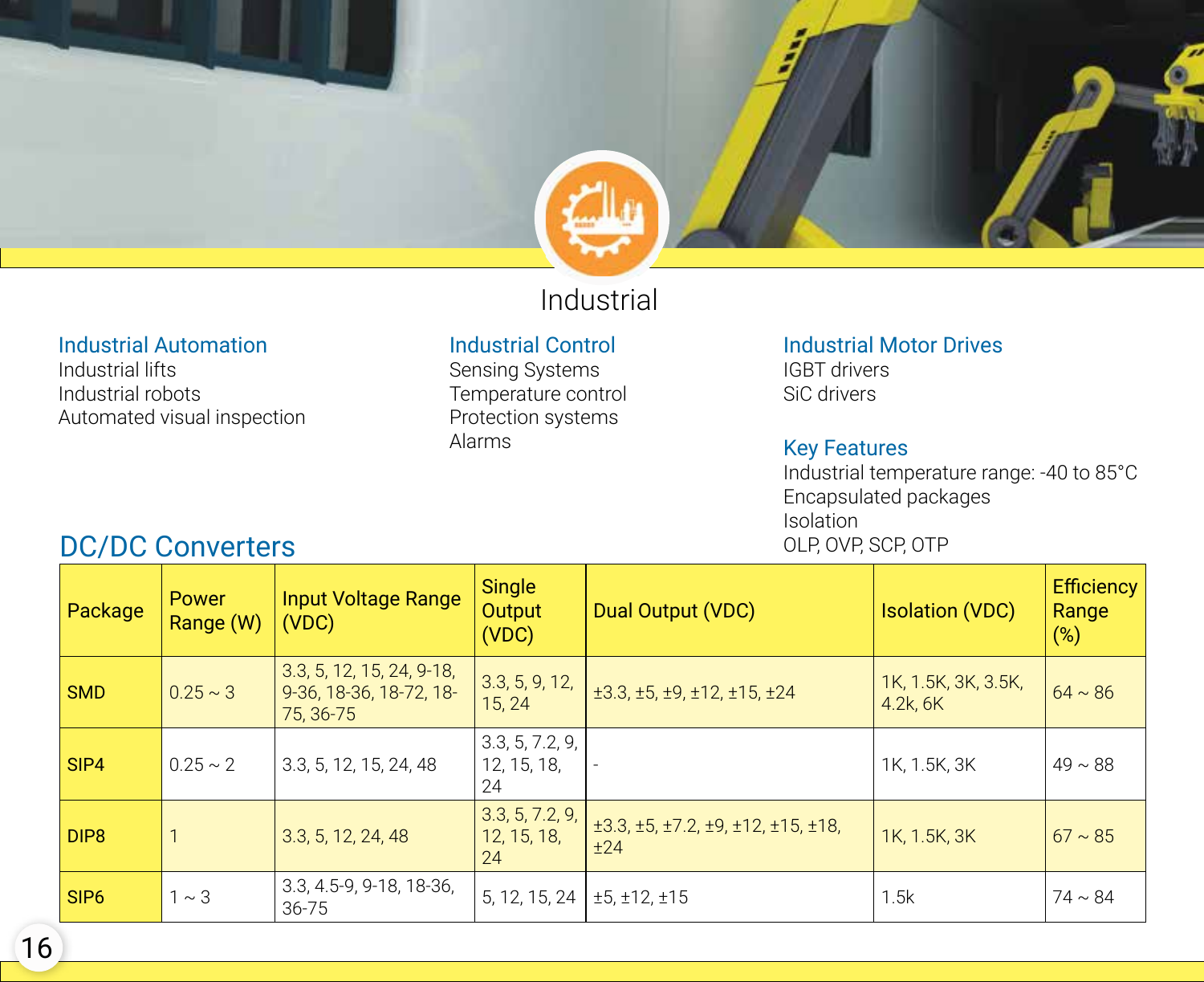### DC/DC Converters

| Package           | Power<br>Range<br>(W) | <b>Input Voltage Range</b><br>(VDC)                                   | <b>Single</b><br>Output<br>(VDC)  | Dual Output (VDC)                                                                                                                     | <b>Isolation (VDC)</b>                           | <b>Efficiency</b><br>Range (%) |
|-------------------|-----------------------|-----------------------------------------------------------------------|-----------------------------------|---------------------------------------------------------------------------------------------------------------------------------------|--------------------------------------------------|--------------------------------|
| SIP7              | $1 \sim 3$            | 3.3, 5, 7.2, 12, 15, 18, 24, 48                                       | 3.3, 5, 7.2, 9,<br>12, 15, 18, 24 | $\pm$ 3.3, $\pm$ 5, $\pm$ 7.2, $\pm$ 9, $\pm$ 12, $\pm$ 15, $\pm$ 18,<br>$\pm$ 24, 15/-9, 15/-8.7, 9, 9/-9, 17/-<br>8.7, 15/-8, 20/-4 | 1K, 1.5K, 3K,<br>3.5K, 4K, 5.2K,<br>6K           | $57 \sim 86$                   |
| <b>DIP14</b>      | $1 \sim 2$            | 3.3, 5, 9, 12, 15, 24                                                 | 3.3, 5, 7.2, 9,<br>12, 15, 24     | ±5, ±9, ±12, ±15, ±24                                                                                                                 | 1K, 1.5K, 3K                                     | $57 \sim 85$                   |
| SIP <sub>8</sub>  | $1 \sim 10$           | 4.5-9, 9-18, 18-36, 36-75, 9-36,<br>18-75                             | 3.3, 5, 7.2, 9,<br>12, 15, 18, 24 | $\pm$ 3.3, $\pm$ 5, $\pm$ 7.2, $\pm$ 9, $\pm$ 12, $\pm$ 15, $\pm$ 18,<br>±24                                                          | 1K, 1.5K, 3K                                     | $65 \sim 90$                   |
| <b>DIP16</b>      | $\overline{2}$        | 5, 12, 24                                                             | 5, 12, 15                         | ±5, ±12, ±15                                                                                                                          | 6k                                               | $77 \sim 81$                   |
| SIP9              | $2 \sim 3$            | 9-36, 18-72, 18-75                                                    | 3.3, 5, 12, 15                    |                                                                                                                                       | 1.5k                                             | $75 \sim 85$                   |
| SIP <sub>12</sub> | $2 \sim 3$            | 5, 12, 24                                                             | 3.3, 5, 7.2, 9,<br>12, 15, 18, 24 |                                                                                                                                       | 1K, 3K, 5.2K                                     | $54 \sim 72$                   |
| <b>DIP24</b>      | $1 \sim 15$           | 5, 12, 24, 4.5-9, 9-18, 18-36, 36-<br>75, 9-36, 18-75, 36-160, 42-176 | 3.3, 5, 7.2, 9,<br>12, 15, 18, 24 | $\pm$ 3.3, $\pm$ 5, $\pm$ 7.2, $\pm$ 9, $\pm$ 12, $\pm$ 15, $\pm$ 18,<br>$±24,15/-9$                                                  | 1K, 1.5K, 3K,<br>3.5K, 5.2K, 6K,<br>4KVAC, 5KVAC | $58 \sim 91$                   |
| $1 \times 1$ "    | $6 \sim 30$           | 9-18, 18-36, 36-75, 9-36, 18-75,<br>40-160, 42-176                    | 3.3, 5, 9, 12,<br>15, 24          | ±5, ±9, ±12, ±15, ±24                                                                                                                 | 1.5K, 1.6k, 2.25k,<br>3k                         | $76 \sim 92$                   |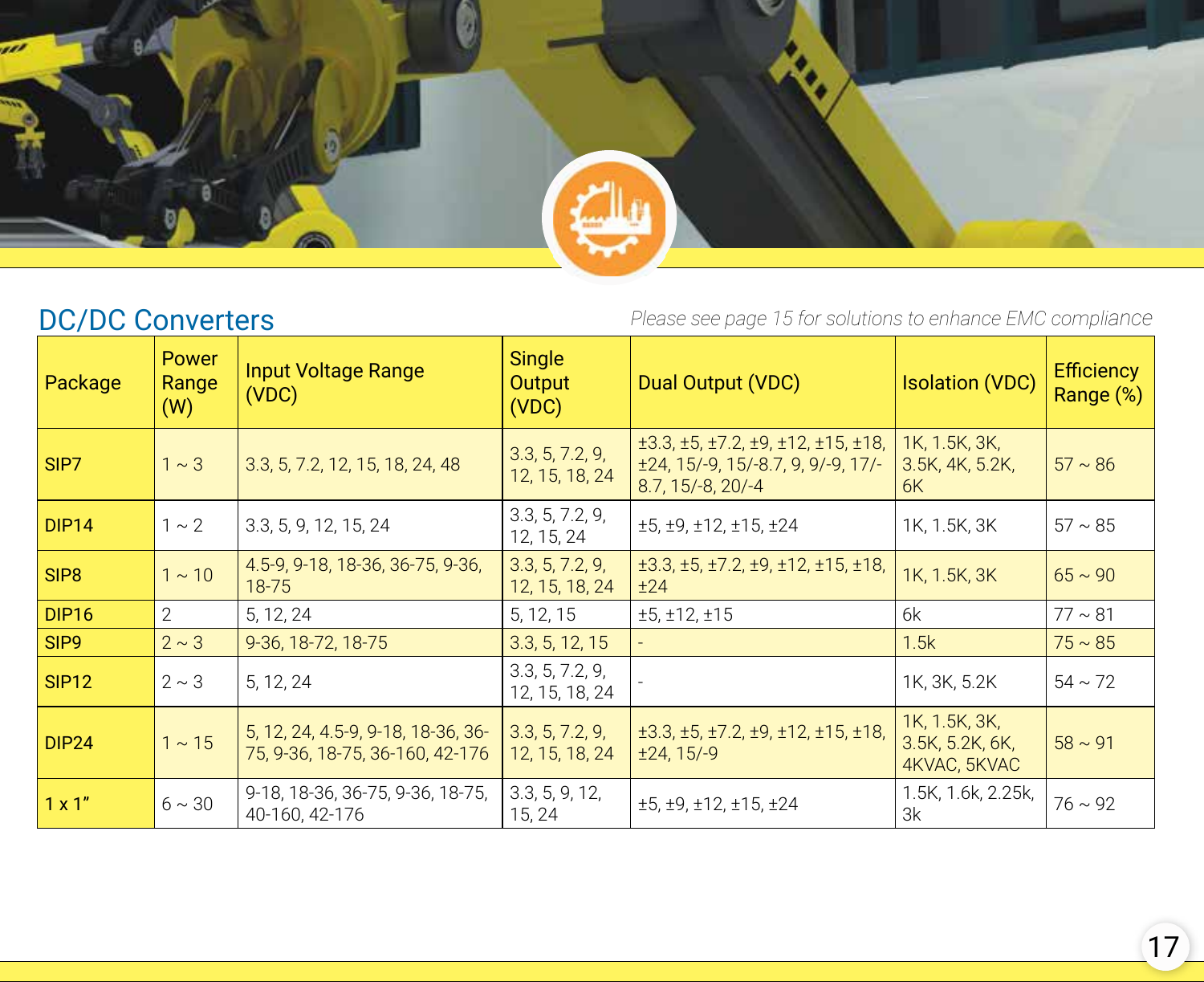### DC/DC Converters

| Package              | Power<br>Range<br>(W) | <b>Input Voltage Range</b><br>(VDC)                              | <b>Single</b><br>Output<br>(VDC)         | <b>Dual Output</b><br>(VDC)                             | <b>Triple Output</b><br>(VDC)                            | <b>Isolation (VDC)</b> | <b>Efficiency</b><br>Range (%) |
|----------------------|-----------------------|------------------------------------------------------------------|------------------------------------------|---------------------------------------------------------|----------------------------------------------------------|------------------------|--------------------------------|
| $2 \times 1$ "       | $10 - 60$             | 9-18, 18-36, 36-72, 36-<br>75, 9-36, 18-72, 18-75,<br>$36 - 160$ | 3.3, 5, 7.2, 9,<br>12, 15, 18,<br>24, 48 | $\pm 3.3, \pm 5, \pm 7.2, \pm 9,$<br>±12, ±15, ±18, ±24 | $3.3/\pm 12$ , $3.3/\pm 15$ ,<br>$5/\pm 12$ , $5/\pm 15$ | 1.5K, 1.6K, 3K         | $78 \sim 93$                   |
| $2 \times 1.6"$      | 30                    | 9-18, 18-36, 36-75,<br>9-36, 18-75                               | 3.3, 5, 12, 15,<br>24                    | ±5, ±12, ±15                                            |                                                          | 1.5K, 3K               | $81 \sim 91$                   |
| $2 \times 2$ "       | $40 \sim 60$          | 9-18, 18-36, 36-75,<br>9-36, 18-75                               | 3.3, 5, 12, 15,<br>24                    | ±5, ±12, ±15                                            |                                                          | 1.5K, 1.6K, 3K         | $80 \sim 92$                   |
| 2.76 x 1.89"         | $5 \sim 15$           | 100-1000, 200-1500                                               | 5, 9, 12, 15,<br>24                      |                                                         |                                                          | 4KVAC                  | $72 \sim 80$                   |
| $3.50 \times 2.50$ " | 40                    | 200-1200                                                         | 12, 15, 24                               |                                                         |                                                          | 4k                     | $83 \sim 84$                   |
| 4.92 x 2.95"         | $15 \sim 40$          | 200-1500                                                         | 12, 15, 24                               |                                                         |                                                          | 4KVAC                  | $71 \sim 80$                   |
| $5.69 \times 4.13"$  | 45                    | 150-1500                                                         |                                          | $15/15, \pm 15$                                         |                                                          | $1.5k$ , 4 $k$         | $76 \sim 78$                   |

### Switching Regulators

| Package     | Output<br>Current<br>(A)      | Input Voltage Range<br>(VDC) | <b>Output</b><br>(VDC)                                        | <b>Efficiency</b><br>Range (%) |
|-------------|-------------------------------|------------------------------|---------------------------------------------------------------|--------------------------------|
| $ $ SIP3    | $10.5 \sim 2$   4.5 $\sim$ 72 |                              | 1.5, 1.8, 2.5, 3.3, 5, 6.5, 7.2, 9, 12, 15, 24 / -5, -12, -15 | $78 \sim 97$                   |
| $\vert$ SMD | $0.5 \sim 1$                  | l 4.75 ~ 36                  | 1.5, 1.8, 2.5, 3.3, 5, 6.5, 9, 12                             | $175 - 96$                     |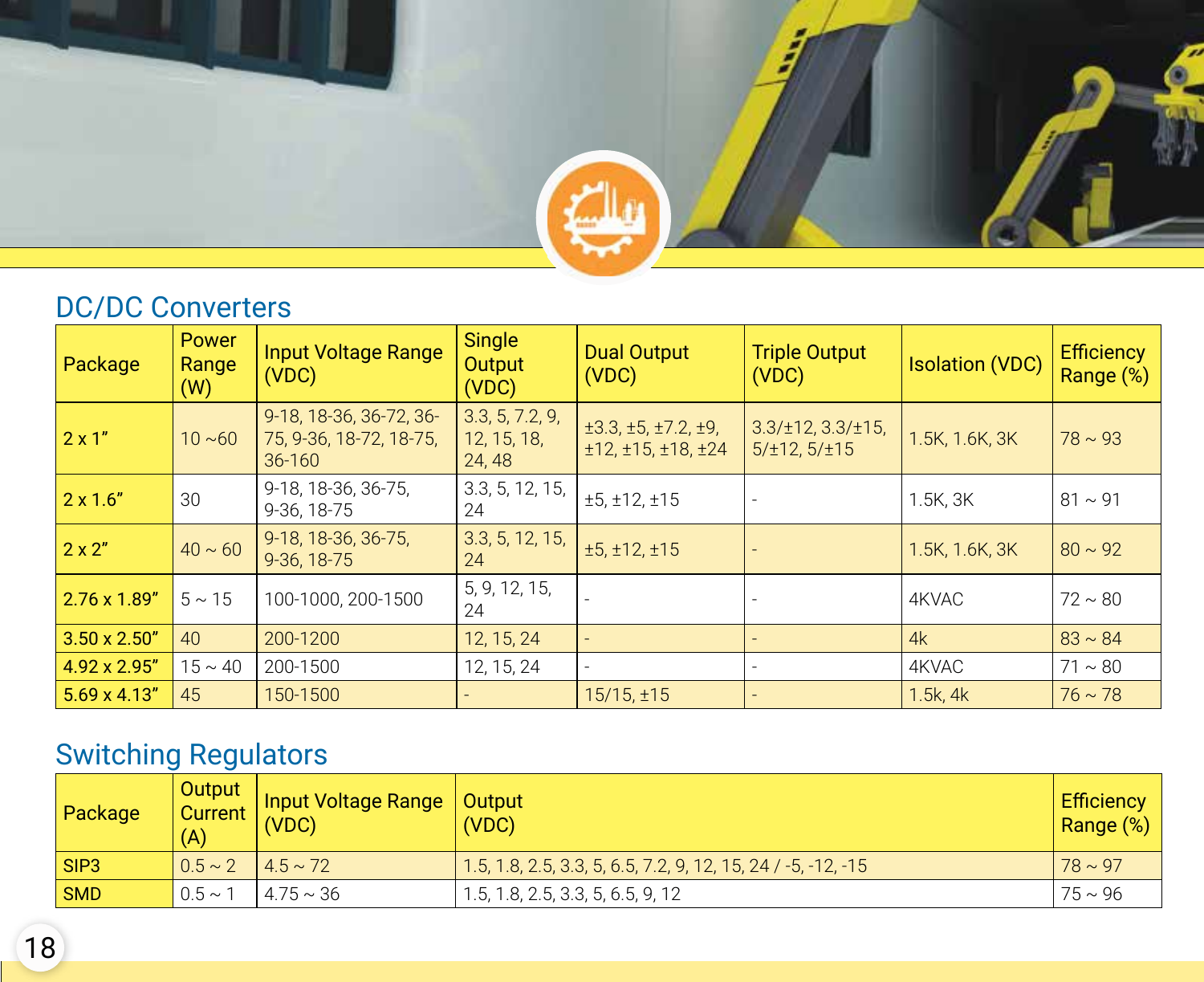

### AC/DC Converters

| Input<br>Voltage<br>(VAC) | <b>Power</b><br>Range<br>(W) | Package                                                                                                                                                                                                                                                                                                           | <b>Single</b><br>Output<br>(VDC)    | <b>Dual Output</b><br>(VDC)                                                  | <b>Triple Output</b><br>(VDC)                       | <b>Isolation (VAC)</b> | <b>Efficiency</b><br>Range (%) |
|---------------------------|------------------------------|-------------------------------------------------------------------------------------------------------------------------------------------------------------------------------------------------------------------------------------------------------------------------------------------------------------------|-------------------------------------|------------------------------------------------------------------------------|-----------------------------------------------------|------------------------|--------------------------------|
| 85-264                    | $1 \sim 65$                  | SIP12, SIP14, 1.46 x<br>$0.96$ ", $1 \times 1$ ", $2 \times 1$ ",<br>$1.91 \times 1.42$ ", $2.17 \times$<br>$1.77$ ", $2.12 \times 1.13$ ", $2.44$<br>$x$ 1.77", 2.76 $x$ 1.89",<br>$3.5 \times 2.5$ ", DIP12, 0.54 x<br>$1.65$ ", $0.71 \times 1.38$ ", $1.07$<br>$x$ 1.27", 1.24 $x$ 2.99",<br>$2.3 \times 4.3$ | 3.3, 5, 9,<br>12, 15, 24,<br>36, 48 | $5/5$ , $5/12$ , $5/15$ ,<br>$5/24$ , $\pm 5$ , $\pm 12$ , $\pm 15$ ,<br>±24 | $5/\pm 5$ , $5/\pm 12$ ,<br>$5/\pm 15$ , $5/\pm 24$ | 3K, 4K                 | $66 \sim 87$                   |
| 85-305                    | $1 \sim 25$                  | $1.33 \times 0.87$ ", $2 \times 1$ ",<br>$2.17 \times 1.77$ ", 2.44 x<br>1.77", 2.76 x 1.89"                                                                                                                                                                                                                      | 3.3, 5, 9, 12,<br>15, 24, 48        |                                                                              |                                                     | 3k, 4k                 | $63 \sim 87$                   |
| 90-264                    | $5 \sim 60$                  | $2.03 \times 1.10$ ", $2.22 \times$<br>1.21", 2.56 x 1.83", 3.56<br>$x 2.48$ ", 4.29 $x 2.3$ "                                                                                                                                                                                                                    | 3.3, 5, 12,<br>15, 24, 48           | ±5, ±12, ±15, ±24                                                            |                                                     | 4K                     | $70 \sim 86$                   |
| 90-305                    | $1 \sim 20$                  | $1.4 \times 0.92$ ", 2.03 x<br>$1.10$ ", $2.22 \times 1.21$ "                                                                                                                                                                                                                                                     | 3.3, 5, 12,<br>15, 24               |                                                                              |                                                     | 3K                     | $57 \sim 81$                   |
| 90-528                    | $1 \sim 20$                  | $1.4 \times 0.92$ ", 2.44 x<br>1.77", 1.75 x 0.94", 1.89<br>$x 2.76$ ", $2 \times 1$ ", $1.75 \times$<br>0.5"                                                                                                                                                                                                     | 3.3, 5, 9, 12,<br>15, 24            |                                                                              |                                                     | 3K, 4K                 | $50 \sim 83$                   |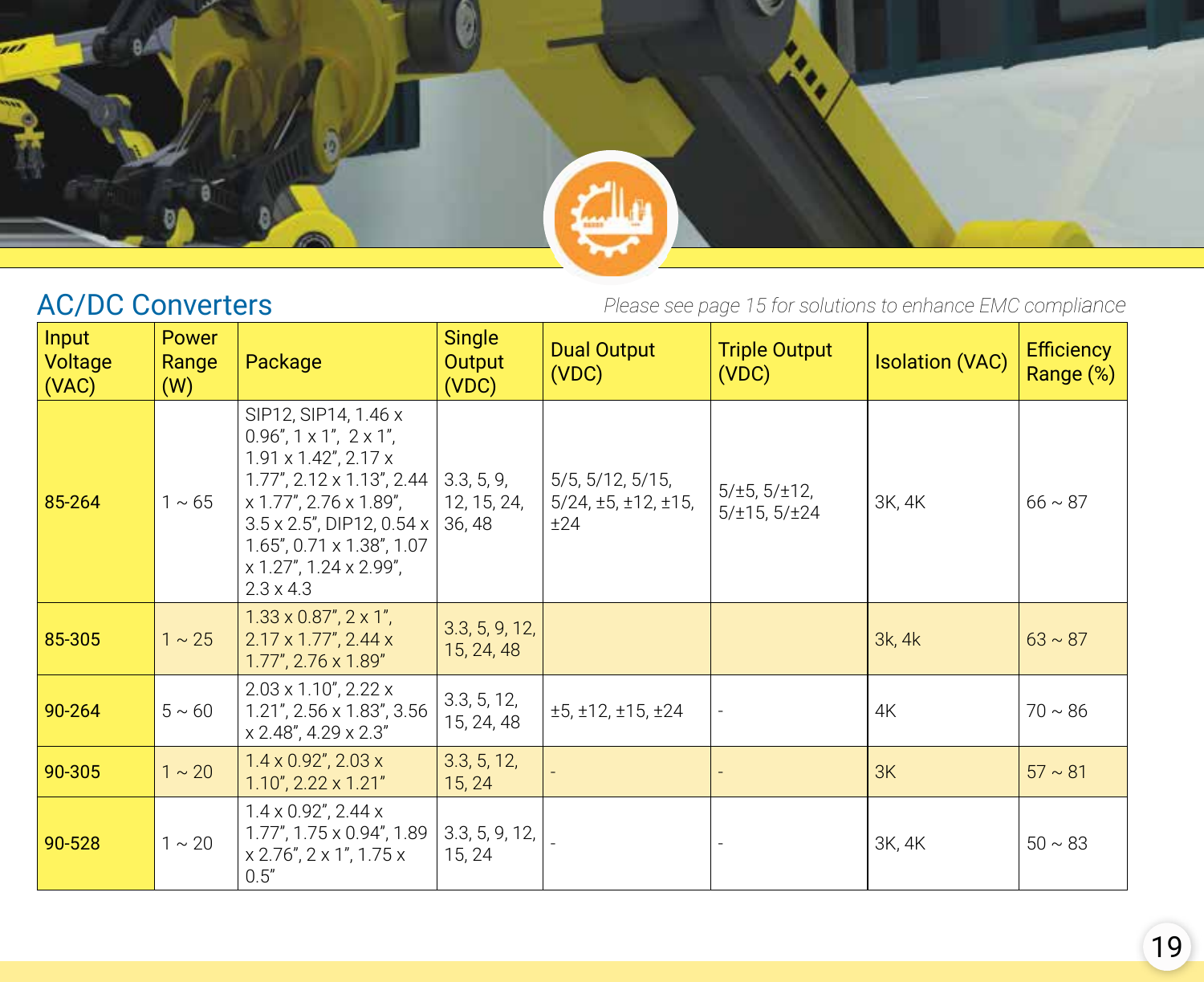

## Outdoor<br>High havilights **Dubble County**

High bay lights Street lights Area Lights

#### Key Features

Cold startup temperature: -40°C or -55°C Input Voltage up to 305VAC IP67 or IP68 (submersible) Dimming

### Indoor - AC/DC LED Drivers

Indoor Interior Entertainment Lights

#### Key Features

60W and lower Dimming

| <b>Series</b> | <b>Input</b><br>(VAC) | Single<br>Output (VDC)                        | Output<br>Current (A)              | <b>Isolation</b><br>(VAC) | <b>Dimming</b>           | Operating<br><b>Temperature</b><br>(°C) | <b>IP Rating</b> | <b>Safety</b> |
|---------------|-----------------------|-----------------------------------------------|------------------------------------|---------------------------|--------------------------|-----------------------------------------|------------------|---------------|
| AMEPR5-AZ     | 90-264                | $3-5$ , $2-6$ , $5-12$ , $6-14$ ,<br>$8 - 16$ | 1, 0.7, 0.36, 0.35,<br>0.3         | 3k                        |                          | $0$ to $+80$                            | <b>IP67</b>      | <b>CE</b>     |
| AMEPR8D-AZ    | 90-264                | 6-12, 9-18, 12-24                             | 0.7, 0.4, 0.35                     | 3k                        | <b>TRIAC</b>             | $-20$ to $+85$                          | <b>IP67</b>      | <b>CE</b>     |
| AMEPR10-Z     | 90-264                | 18-26, 23-33, 30-42                           | 0.24.0.29                          | 3.75k                     |                          | $-20$ to $+50$                          | IP20             | <b>CE</b>     |
| AMEPR10D-AZ   | 90-264                | 5-12, 8-15, 15-30,<br>24-36, 30-40, 36-50     | 0.7, 0.64, 0.35,<br>0.3, 0.25, 0.2 | 3k                        | <b>TRIAC</b>             | $-20$ to $+80$                          | IP20, IP67       | <b>CE</b>     |
| AMEPR15D-AZ   | 90-264                | 8-15, 12-24, 24-36,<br>30-48, 36-50           | 1, 0.7, 0.5, 0.35,<br>0.3          | 3k                        | TRIAC                    | $-20$ to $+80$                          | IP20, IP67       | <b>CE</b>     |
| AMEPR16-Z     | 90-264                | 24-42, 40-58, 30-42                           | 0.29, 0.36                         | 3.75k                     | $\overline{\phantom{0}}$ | $-20$ to $+50$                          | <b>IP20</b>      | <b>CE</b>     |
| AMEPR25D-AZ   | 180-264               | $12 - 24$                                     | 1                                  | 3k                        | <b>TRIAC</b>             | $-20$ to $+80$                          | IP <sub>67</sub> | <b>CE</b>     |
| AMEPR30-Z     | $90 - 264$            | $24 - 42$                                     | 0.5, 0.6, 0.7                      | 3.75k                     | $\overline{\phantom{0}}$ | $-30$ to $+50$                          | <b>IP20</b>      | <b>CE</b>     |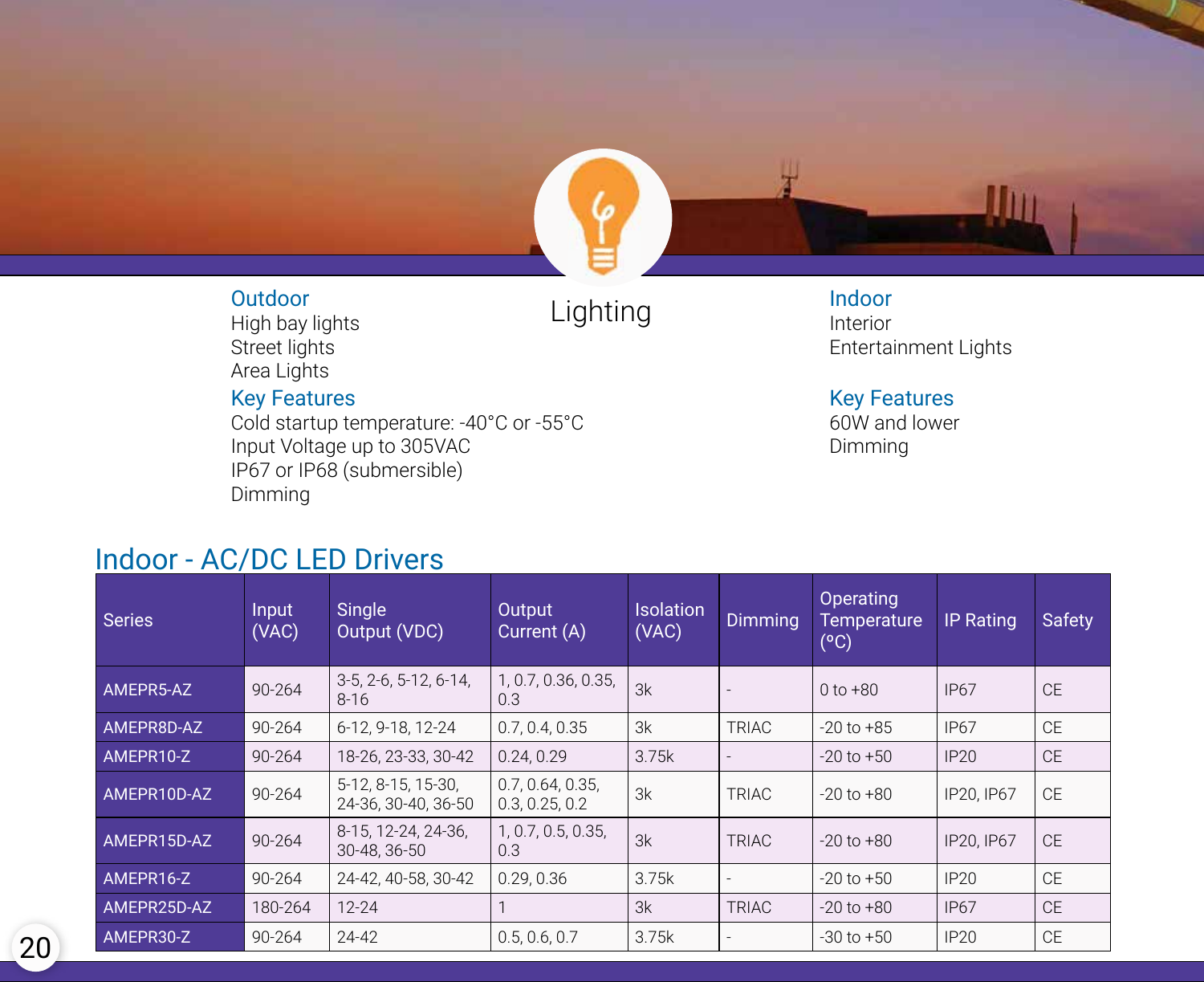

### Indoor - AC/DC LED Drivers

| <b>Series</b> | Input (VAC) | <b>Single</b><br>Output (VDC)       | Output<br>Current (A)     | <b>Isolation</b><br>(VAC) | Dimming                             | Operating<br>Temperature (°C) | <b>IP Rating</b> | <b>Safety</b> |
|---------------|-------------|-------------------------------------|---------------------------|---------------------------|-------------------------------------|-------------------------------|------------------|---------------|
| AMEPR30N-Z    | 90-305      | $24 - 42$                           | 0.5, 0.6, 0.7             | 3.75k                     |                                     | $-30$ to $+50$                | <b>IP62</b>      | <b>CE</b>     |
| AMEPR30NC-Z   | 90-305      | $24 - 42$                           | 0.5, 0.6, 0.7             | 3.75k                     | Resistive.<br>Analog,<br><b>PWM</b> | $-30$ to $+50$                | <b>IP62</b>      | <b>CE</b>     |
| AMEPR30D-AZ   | 90-264      | 8-15, 12-24, 24-36,<br>32-42, 36-50 | 2, 1.4, 1.25,<br>1, 0.7   | 3k                        | TRIAC, Aa-<br>log, PWM              | $-20$ to $+80$                | <b>IP67</b>      | $\mathsf{CE}$ |
| AMEPR30-AZ    | 90-305      | 5-12, 12-24, 24-36,<br>36-48, 36-50 | 2.5, 1.4, 1,<br>0.64, 0.7 | 3.75k                     | Resistive                           | $-40$ to $+85$                | <b>IP68</b>      | <b>CE</b>     |
| AMEPR30C-AZ   | 90-305      | 5-12, 12-24, 24-36,<br>36-48, 36-50 | 2.5, 1.4, 1,<br>0.64, 0.7 | 3.75k                     | Resistive,<br>Analog,<br><b>PWM</b> | $-40$ to $+85$                | <b>IP68</b>      | <b>CE</b>     |
| AMEPR40-Z     | 90-264      | 80-100, 30-42                       | 1, 0.4                    | 3.75k                     |                                     | $-20$ to $+50$                | IP20             | <b>CE</b>     |
| AMEPR40N-Z    | 90-305      | 24-42                               | 1, 0.9, 0.85, 0.8         | 3.75k                     | $\overline{a}$                      | $-30$ to $+50$                | <b>IP62</b>      | <b>CE</b>     |
| AMEPR50N-Z    | 90-264      | $30 - 42$                           | 1.15, 1.05, 1             | 3.75k                     |                                     | $-40$ to $+50$                | <b>IP54</b>      | <b>CE</b>     |
| AMEHR50-Z     | 90-385      | 24-42                               | 1.2, 1, 0.85, 0.7         | 3750                      | Resistive,<br>Analog,<br><b>PWM</b> | $-40$ to $+85$                | <b>IP20</b>      | <b>CE</b>     |
| AMEPR60N-Z    | 90-264      | $24 - 42$                           | 1.4                       | 3.75k                     |                                     | $-40$ to $+50$                | <b>IP54</b>      | <b>CE</b>     |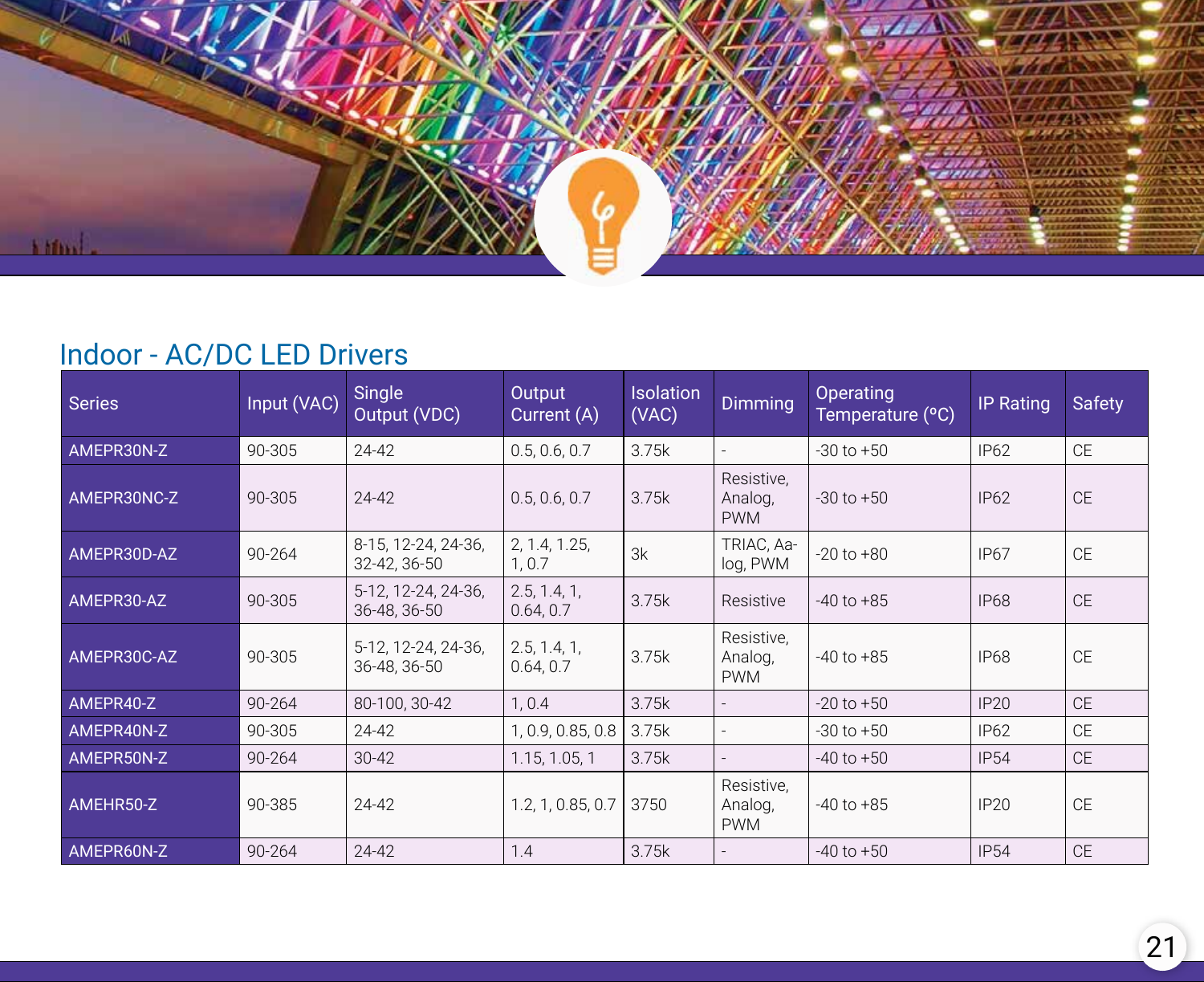

### Indoor - DC/DC LED Drivers

| Series               | Input<br>(VDC) | Single<br>Output<br>(VDC) | <b>Output</b><br>Current (mA)              | <b>Type</b>  | <b>Dimming</b>        | Operating<br>Temperature (°C) | Package                                | <b>Safety</b> |
|----------------------|----------------|---------------------------|--------------------------------------------|--------------|-----------------------|-------------------------------|----------------------------------------|---------------|
| AMLB-Z/AMLBW-Z       | $9 - 36$       | 14-48                     | 150, 250, 300, 350,<br>500, 600, 700, 900  | <b>Boost</b> | Analog,<br><b>PWM</b> | $-40$ to $+85$                | $2 \times 1$ "/wire                    | <b>CE</b>     |
| AMLDV-NZ             | $5.5 - 48$     | $3.3 - 36$                | 300, 350, 500, 600,<br>700                 | Step-down    | Analog,<br><b>PWM</b> | $-40$ to $+85$                | <b>SMD</b>                             | <b>CE</b>     |
| AMLD-Z               | $7 - 60$       | $2 - 57$                  | 150, 250, 300, 350,<br>500, 600, 700, 1000 | Step-down    | Analog,<br><b>PWM</b> | $-40$ to $+85$                | DIP <sub>24</sub>                      | <b>CE</b>     |
| AMLD-RZ/AMLDW-RZ     | $9 - 60$       | $2 - 56$                  | 300, 350, 500, 600,<br>700, 1000           | Step-down    | Analog,<br><b>PWM</b> | $-40$ to $+85$                | DIP24/wire                             | <b>CE</b>     |
| AMLDP-Z              | $7 - 16$       | $2 - 14$                  | 300, 350, 500, 600,<br>700, 1000           | Step-down    | Analog,<br><b>PWM</b> | $-40$ to $+85$                | DIP <sub>8</sub>                       | <b>CE</b>     |
| AMLDL-RZ             | $7 - 30$       | $2 - 28$                  | 500, 600, 700                              | Step-down    | Analog,<br><b>PWM</b> | $-40$ to $+71$                | DIP14                                  | <b>CE</b>     |
| AMLDL-Z/<br>AMLDLW-Z | $7 - 30$       | $2 - 28$                  | 300, 350, 500, 600,<br>700, 1000           | Step-down    | Analog,<br><b>PWM</b> | $-40$ to $+85$                | <b>DIP14&amp;</b><br>DIP <sub>16</sub> | <b>CE</b>     |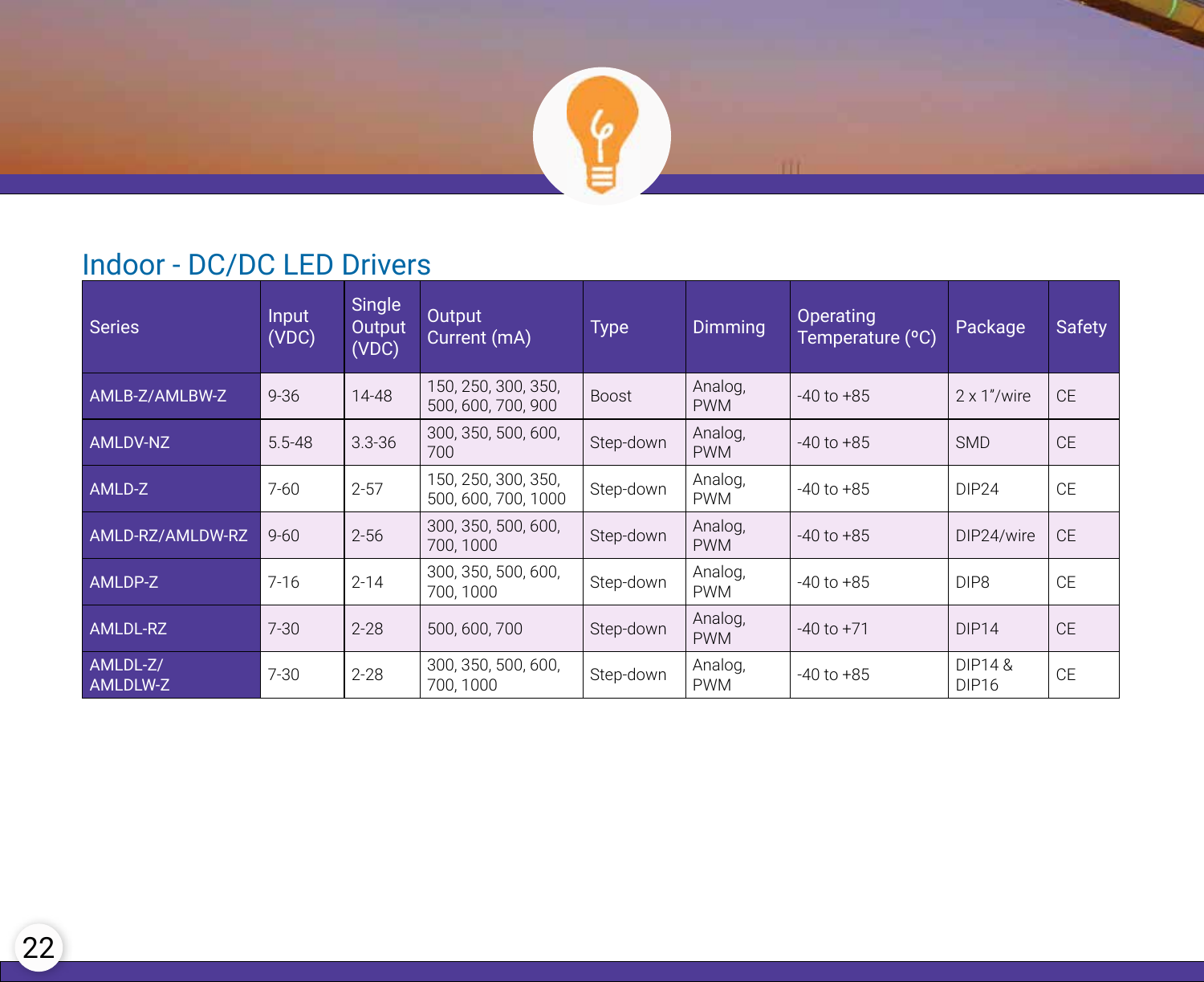### Outdoor - AC/DC LED Drivers

| <b>Series</b>      | Input<br>(VAC) | Single<br>Output (VDC)           | Output<br>Current (A) | <b>Isolation</b><br>(VAC) | <b>Dimming</b>                   | Operating<br>Temperature<br>(°C) | <b>IP</b> Rating | <b>Safety</b> |
|--------------------|----------------|----------------------------------|-----------------------|---------------------------|----------------------------------|----------------------------------|------------------|---------------|
| AMER40(N)-Z        | 90-305         | $30 - 42$                        | 0.75, 0.9             | 3750                      |                                  | $-40$ to $+60$                   | <b>IP67</b>      | <b>CE</b>     |
| AMER50(N)-Z        | 90-305         | $30 - 42$                        | 1.05, 1.2             | 3750                      |                                  | $-40$ to $+60$                   | IP <sub>67</sub> | <b>CE</b>     |
| AMEQR50N-Z         | 90-305         | $36 - 50$                        |                       | 3750                      |                                  | $-40$ to $+60$                   | <b>IP67</b>      | <b>CE</b>     |
| AMEPR60-AZ         | 90-305         | 5-12, 12-24, 24-36, 36-50        | 5, 2.5, 1.7, 1.2      | 3000                      | Resistive, Analog,<br><b>PWM</b> | $-40$ to $+85$                   | <b>IP68</b>      | <b>CE</b>     |
| AMEPR60C-AZ        | 90-305         | 5-12, 12-24, 24-36,<br>$36 - 50$ | 5, 2.5, 1.7, 1.2      | 3000                      | Resistive, Analog,<br><b>PWM</b> | $-40$ to $+85$                   | <b>IP68</b>      | <b>CE</b>     |
| AMER60(N)-Z        | 90-305         | 24-42                            | 1.6, 1.5, 1.4, 1.3    | 3750                      |                                  | $-40$ to $+60$                   | <b>IP67</b>      | <b>CE</b>     |
| <b>AMER60-12VC</b> | 90-295         | 12                               | 5                     | 3750                      |                                  | $-25$ to $+70$                   | <b>IP68</b>      | <b>CE</b>     |
| AMEQR70N-Z         | 90-305         | $36 - 50$                        | 1.4                   | 3750                      |                                  | $-40$ to $+60$                   | <b>IP67</b>      | <b>CE</b>     |
| AMER72N-Z          | 90-305         | $12 - 24$                        | 3                     | 3750                      |                                  | $-40$ to $+60$                   | <b>IP67</b>      | <b>CE</b>     |
| AMER90C-Z          | 90-305         | 35-70                            | 1.2                   | 3750                      | Resistive,<br>Analog, PWM        | $-40$ to $+70$                   | IP <sub>67</sub> | <b>CE</b>     |
| AMER130-Z          | 90-305         | $35 - 55$                        | 2.4                   | 3750                      |                                  | $-40$ to $+70$                   | <b>IP67</b>      | <b>CE</b>     |
| AMER160-Z          | 90-305         | 15-48, 30-55                     | 3.4, 3.2, 2.9,        | 3750                      |                                  | $-40$ to $+70$                   | IP <sub>67</sub> | <b>CE</b>     |
| AMER175-Z          | 90-305         | 15-48                            | 3.6                   | 3750                      |                                  | $-40$ to $+70$                   | <b>IP67</b>      | <b>CE</b>     |
| AMER250C-Z         | 90-305         | 12-24, 21-42                     | 5/10, 3/6             | 3750                      | Resistive,<br>Analog, PWM        | $-40$ to $+70$                   | IP <sub>67</sub> | <b>CE</b>     |